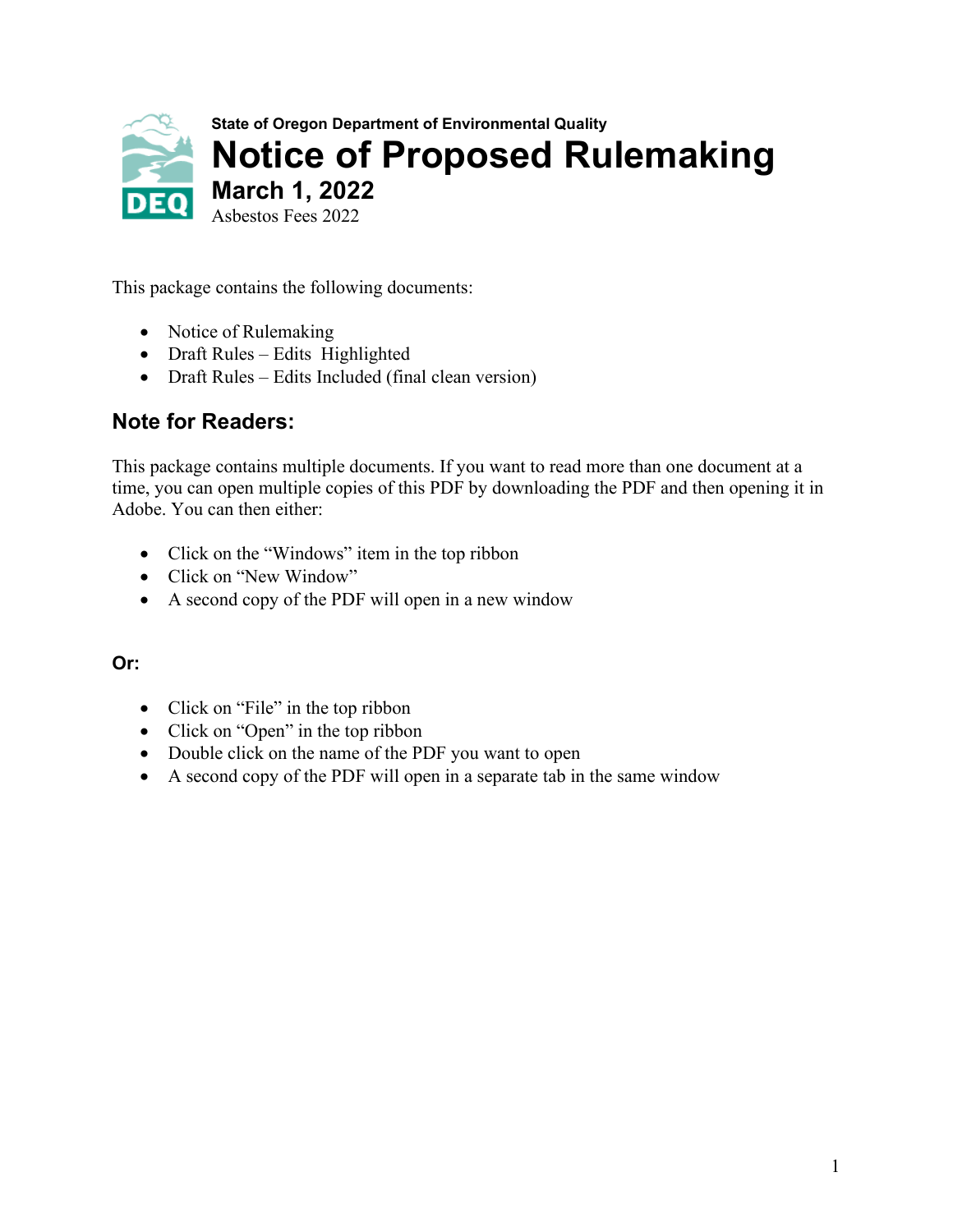## **Table of Contents**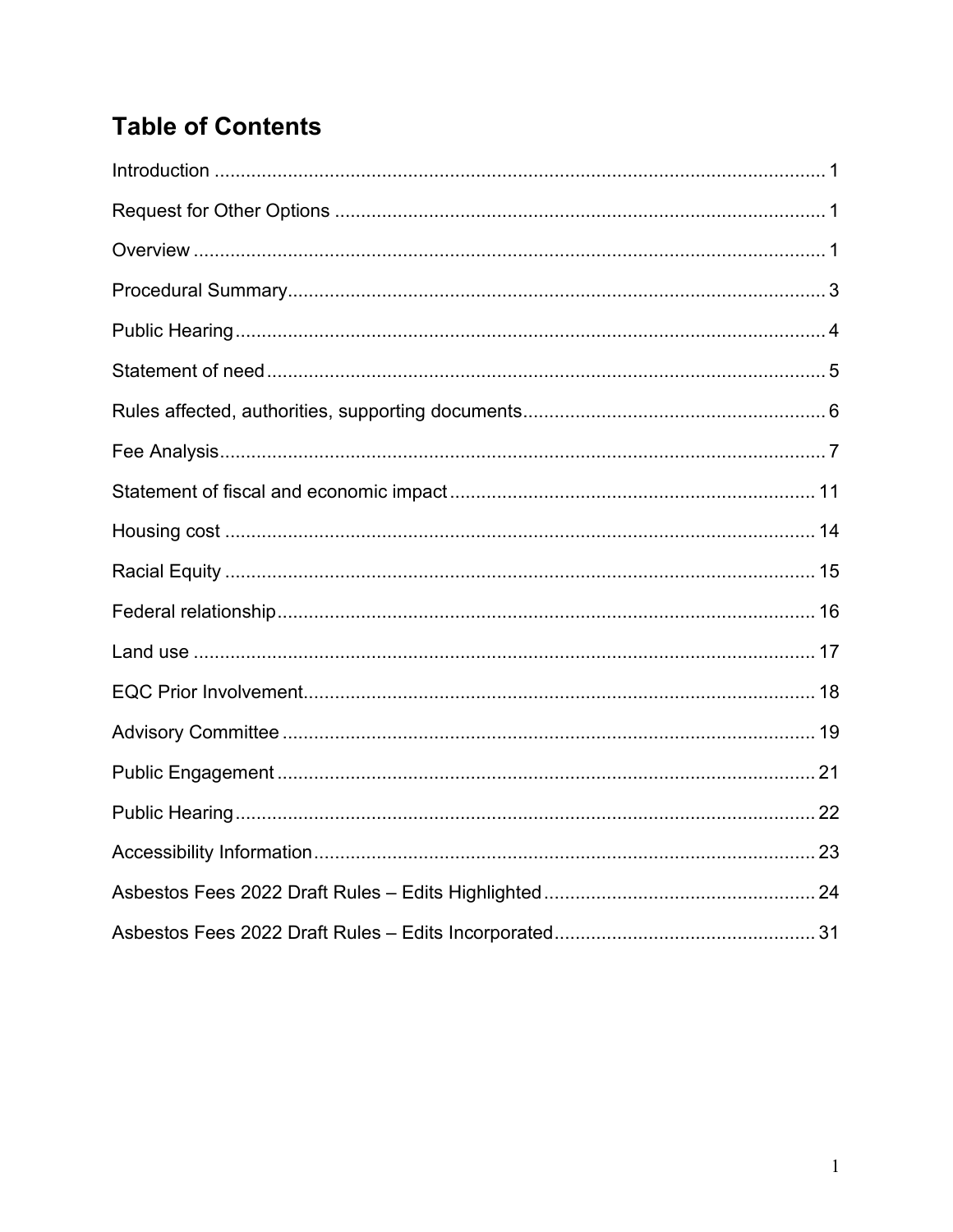# <span id="page-2-0"></span>**Introduction**

DEQ invites public input on proposed permanent rule amendments to chapter 340 of the Oregon Administrative Rules.

# <span id="page-2-1"></span>**Request for Other Options**

During the public comment period, DEQ asks for public comment on whether there are other options for achieving the rules' substantive goals while reducing the rules' negative economic impact on business.

# <span id="page-2-2"></span>**Overview**

## **Short summary of proposed rule changes**

DEQ proposes rules to increase asbestos program fees sufficient to generate a \$300,000 annual increase in revenue and restore adequate funding for DEQ's administration of Oregon's asbestos program. The proposed rules would achieve the \$300,000 needed to fund the program by increasing

- abatement project notification fees;
- worker and supervisor certification fees;
- licensing fees; and
- training provider accreditation fees.

## **Background for this rulemaking**

The asbestos program is necessary to ensure the safety of people and the environment. This fee increase is one way to ensure the asbestos program will continue, and that asbestos is being handled and disposed of safely.

Oregon's asbestos program

- Regulates the handling, removal, and disposal of asbestos containing materials.
- Provides inspections of notified asbestos projects.
- Responds to complaints by inspecting unnotified projects and other areas of concern.
- Provides technical assistance to the public and contractors.
- Reviews applications and provides licensing for asbestos abatement contractors.
- Provides training provider accreditation, including review of applications and course materials, for asbestos worker and supervisor certification course.
- Provides the cards for certified asbestos workers and supervisors.
- Reviews all asbestos abatement project notifications for completeness and accuracy of information.
- Operates and provides technical assistance for the Your DEQ Online asbestos platform.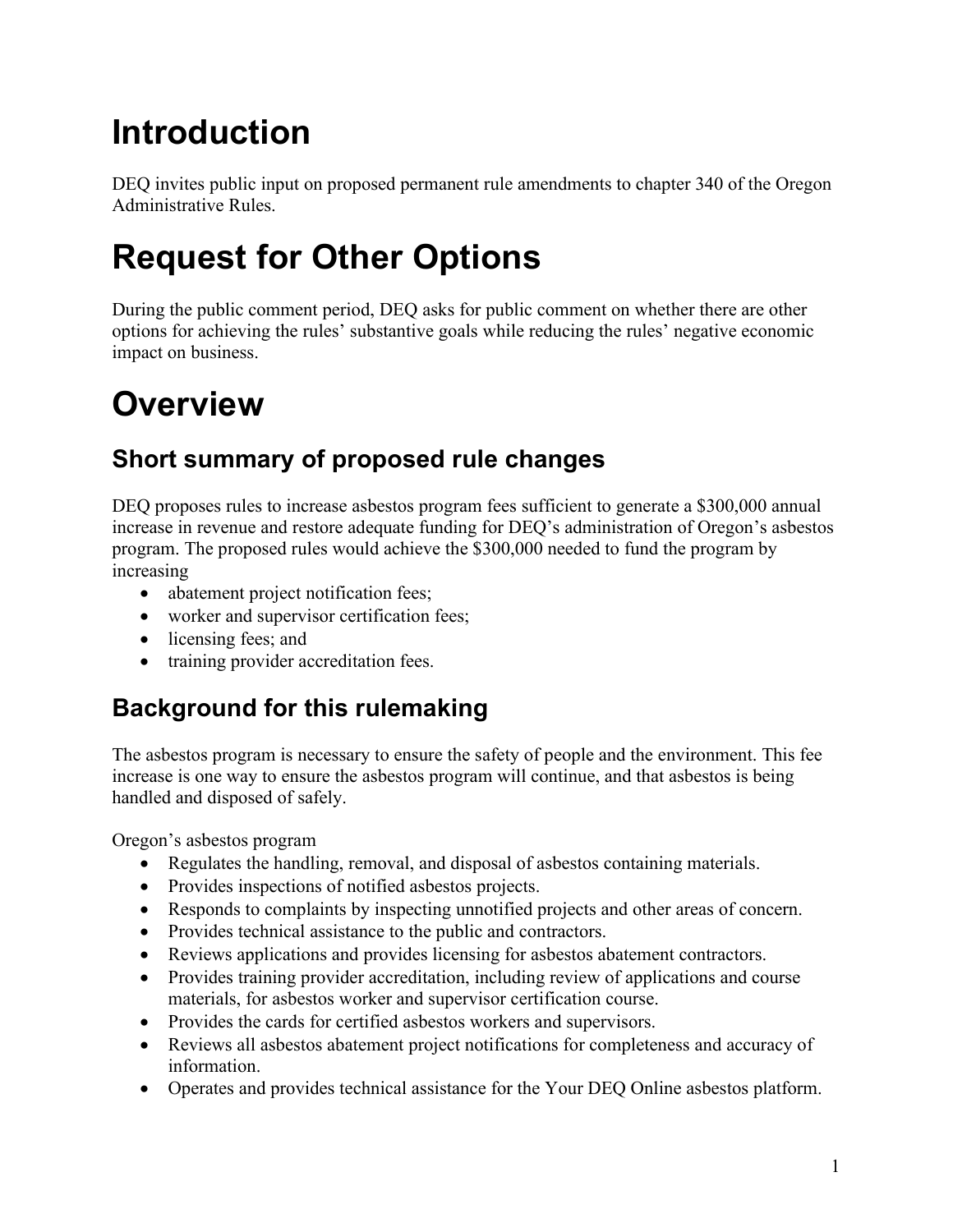#### **History of asbestos fee increases**

- The asbestos program is 100% supported by fees collected through project notifications, contractor licensing, worker and supervisor certification, and training provider accreditation.
- The last fee increase for notifications occurred in 2007.
- The last fee increase for certifications, accreditations and licensing occurred in 1992.

## **Affected parties**

The proposed fee increase would

- Directly affect licensed asbestos abatement contractors.
- Directly affect certified asbestos workers and supervisors.
- Directly affect accredited asbestos training providers.
- Indirectly affect homeowners and property owners when asbestos abatement is required prior to renovation or demolition.

## **Outreach efforts, public involvement and stakeholder involvement**

Outreach includes

- Jan. 4, 2022, GovDelivery email to all DEQ asbestos, rulemaking and public notice subscribers
- Jan. 12, 2022, email to stakeholders advising of GovDelivery
- Jan. 18, 2022, Fiscal Advisory Committee meeting including a 20-minute timeframe for the public to provide informal feedback
- Jan. 27, 2022, email to fiscal advisory committee members
- Feb. 9, 2022, email to stakeholders including all current abatement contractors and training providers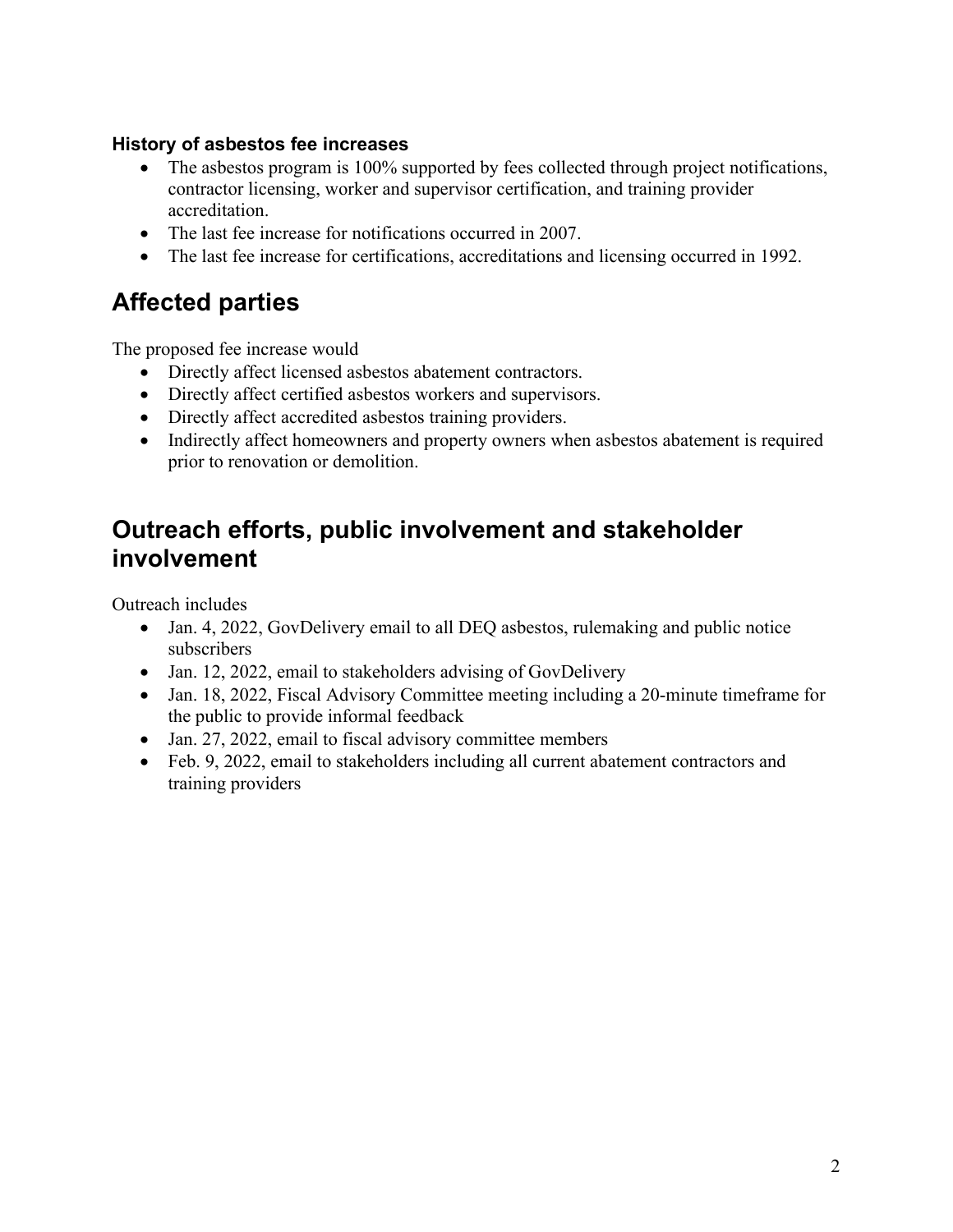# <span id="page-4-0"></span>**Procedural Summary**

## **More information**

Information about this rulemaking is on this rulemaking's web page: [Asbestos Fees 2022](https://www.oregon.gov/deq/rulemaking/Pages/asbestosfees2022.aspx)  [Rulemaking Page](https://www.oregon.gov/deq/rulemaking/Pages/asbestosfees2022.aspx)

## **How to comment on this rulemaking proposal**

DEQ is asking for public comment on the proposed rules. Anyone can submit comments and questions about this rulemaking. A person can submit comments by email, regular mail or at the public hearing.

### **Comment deadline**

DEQ will only consider comments on the proposed rules that are received by 4 p.m., on Mar. 22, 2022.

### **Submit comment by email to:**

[Asbestos.Fees2022@DEQ.oregon.gov](mailto:Asbestos.Fees2022@DEQ.oregon.gov)

### **Note for public university students:**

ORS 192.345(29) allows Oregon public university and OHSU students to protect their university email addresses from disclosure under Oregon's public records law. If you are an Oregon public university or OHSU student, notify DEQ that you wish to keep your email address confidential.

### **By mail:**

Oregon DEQ Attn: Hillarie Sales 700 NE Multnomah St., Ste. 600 Portland, OR 97232-4100

### **At hearing:**

Friday, March 18, 2022 at 3 p.m.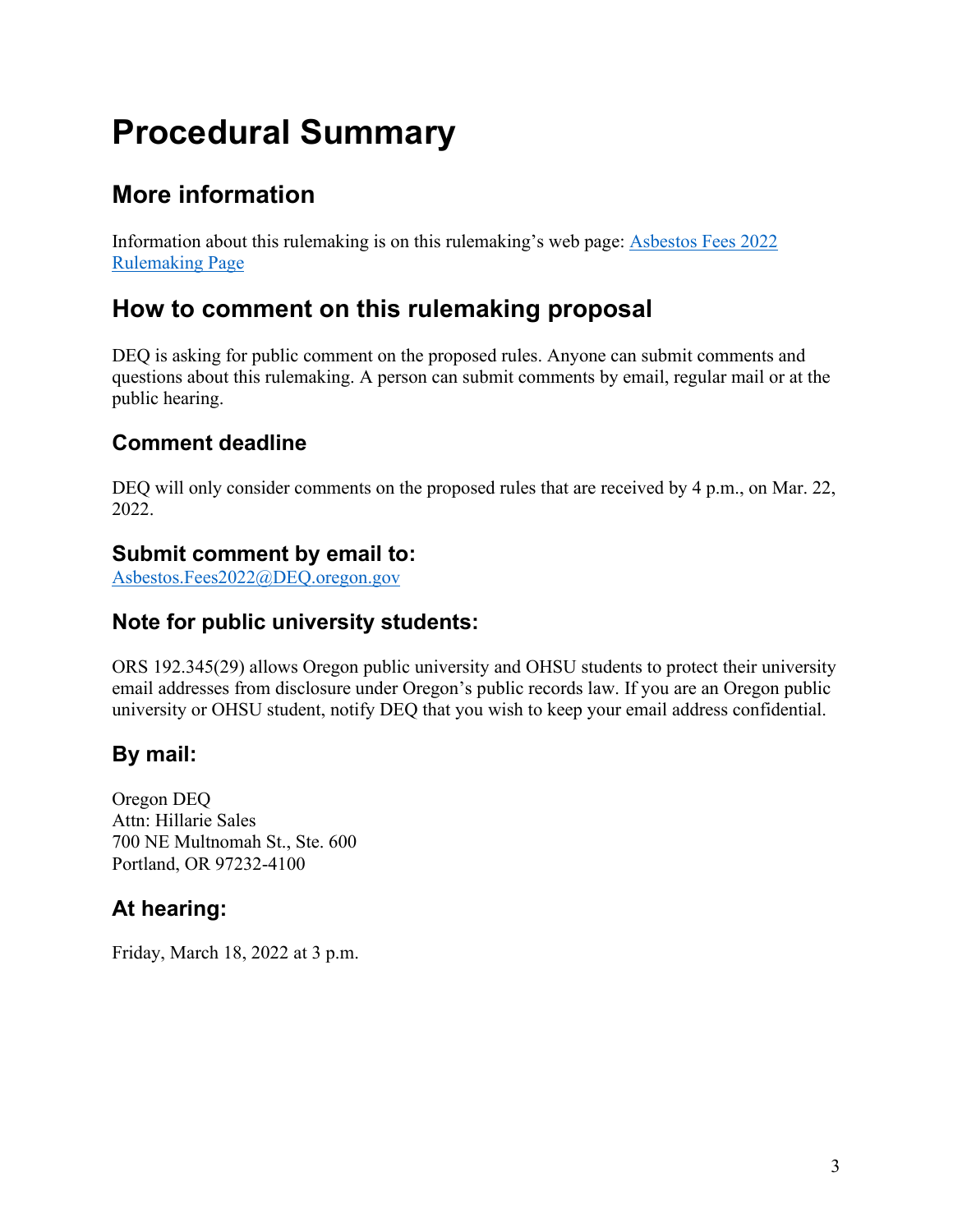# <span id="page-5-0"></span>**Public Hearing**

DEQ plans to hold one public hearing. Anyone can attend this hearing by webinar.

**Date: March 18, 2022 Start time: 3 p.m.**

[Join via Zoom](https://us02web.zoom.us/j/87115976590?pwd=MWVnRk9ic3plcE5pbVV6UTNVeHpOQT09)

Join by phone: Call-in number: 1 888-475-4499 Meeting ID: 871 1597 6590 Passcode: 220518

**The public hearing is online only.**

## **Sign up for rulemaking notices**

Get email or text updates about this rulemaking by either

- Signing up through this link: [Asbestos Email List,](https://public.govdelivery.com/accounts/ORDEQ/subscriber/new?topic_id=ORDEQ_254) or
- Signing up on the rulemaking web site: [Asbestos Fees 2022 rulemaking web page.](https://www.oregon.gov/deq/rulemaking/Pages/asbestosfees2022.aspx)

## **What will happen next?**

DEQ will include a written response to comments in a staff report DEQ will submit to the Environmental Quality Commission. DEQ may modify the rule proposal based on the comments.

Proposed rules only become effective if the Environmental Quality Commission adopts them. DEQ's intended action is to present the proposed rule changes to the EQC as soon as possible after the earliest date on which the rule changes could take effect. DEQ intends to submit the proposed rule changes to the EQC on or after April 19, 2022.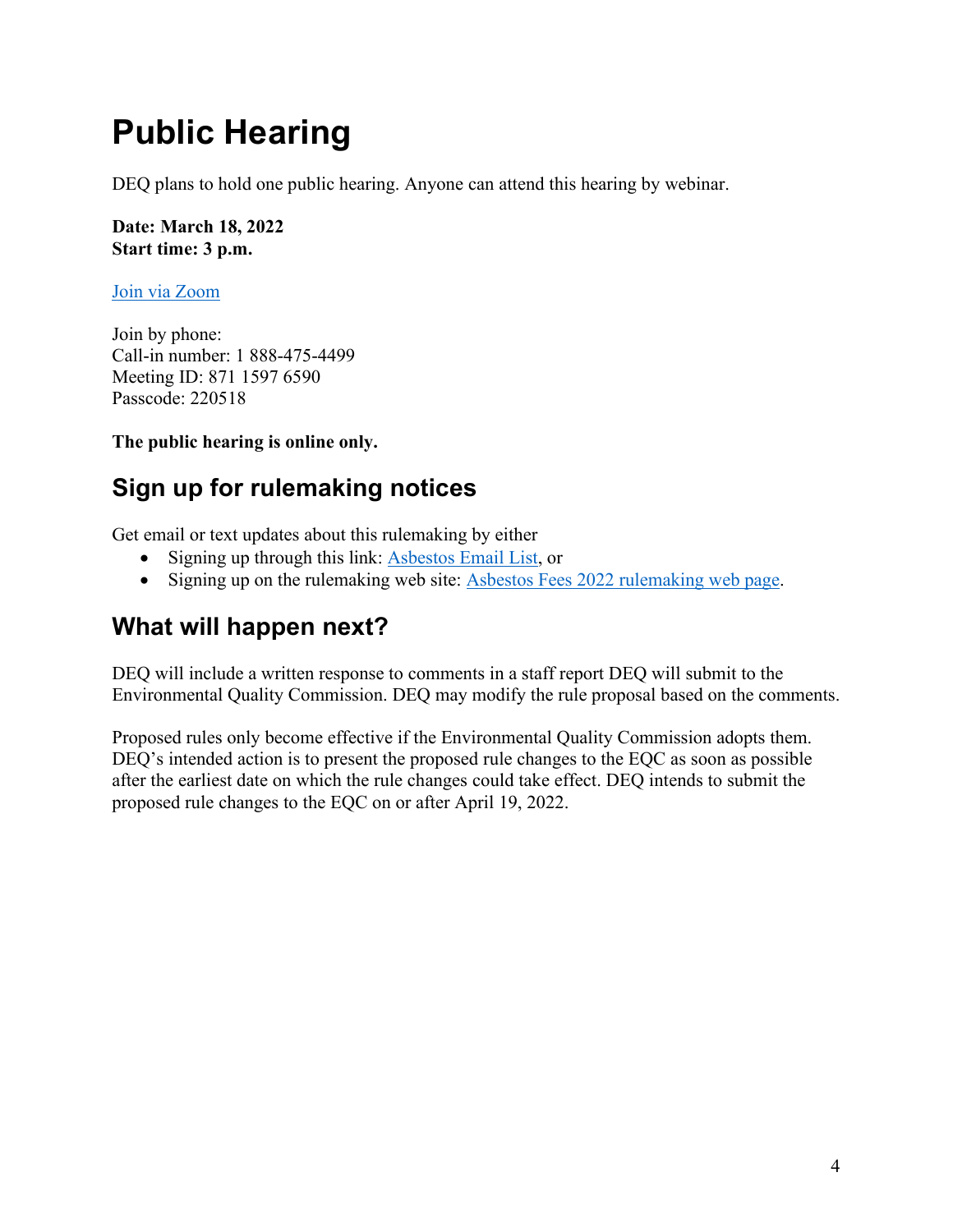# <span id="page-6-0"></span>**Statement of need**

## **What need would the proposed rule address?**

The asbestos program serves multiple important purposes. In addition to implementing federal requirements for asbestos, the program ensures asbestos abatement projects are performed safely and that asbestos containing materials are handled and disposed of properly. The program protects the public from airborne asbestos, a known human carcinogen.

The asbestos program is completely funded by fees. These include project notifications, abatement contractor licensing, worker and supervisor certification, and training provider accreditation. The last increase in notification fees occurred in 2007, and the last increase in licensing, certification and accreditation fees occurred in 1992. Regulations have become more complex increasing the demand for technical assistance, and the number of notifications submitted has grown by approximately 250% since 2015. This fee increase is essential to maintain a program that provides oversight and protection for the public and asbestos abatement professionals.

Approval of this fee increase will allow the asbestos program to maintain current service levels, operating in a way that protects public and worker health by providing technical assistance, collaborating with local, state, and federal agencies, conducting abatement project inspections, and investigating and addressing violations that endanger public health.

## **How would the proposed rule address the need?**

An increase in asbestos fees sufficient to generate an additional \$300,000 annually would ensure adequate funding for DEQ's administration of Oregon's asbestos program through July 2026.

## **How will DEQ know the rule addressed the need?**

The rule will have addressed the need if the proposed increase in fees allow the asbestos program to balance its budget and maintain current service levels.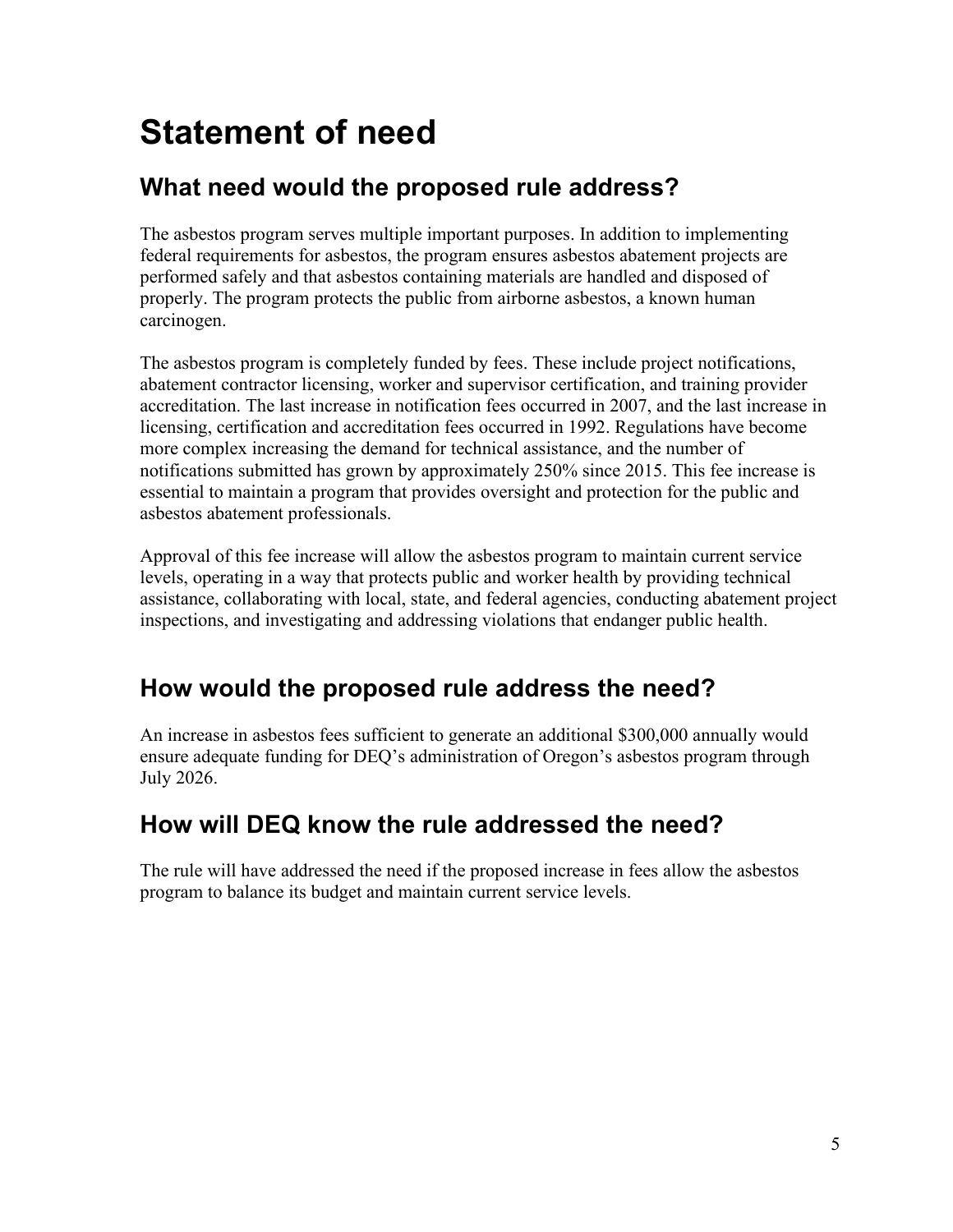# <span id="page-7-0"></span>**Rules affected, authorities, supporting documents**

## **Lead division**

Air Quality Division

## **Program or activity**

Asbestos Program

## **Chapter 340 action**

| <b>Amend - OAR</b> |              |  |  |  |
|--------------------|--------------|--|--|--|
| 340-248-0180       | 340-248-0260 |  |  |  |

|         |         | <b>Statutory Authority - ORS</b> |  |
|---------|---------|----------------------------------|--|
| 468.020 | 468.065 | 468 & 468A                       |  |

| <b>Statutes Implemented - ORS</b> |         |          |  |  |
|-----------------------------------|---------|----------|--|--|
| 468A.745                          | 468.020 | 468A.025 |  |  |

## **Legislation**

HB5017, Policy Option Package 114, March 2021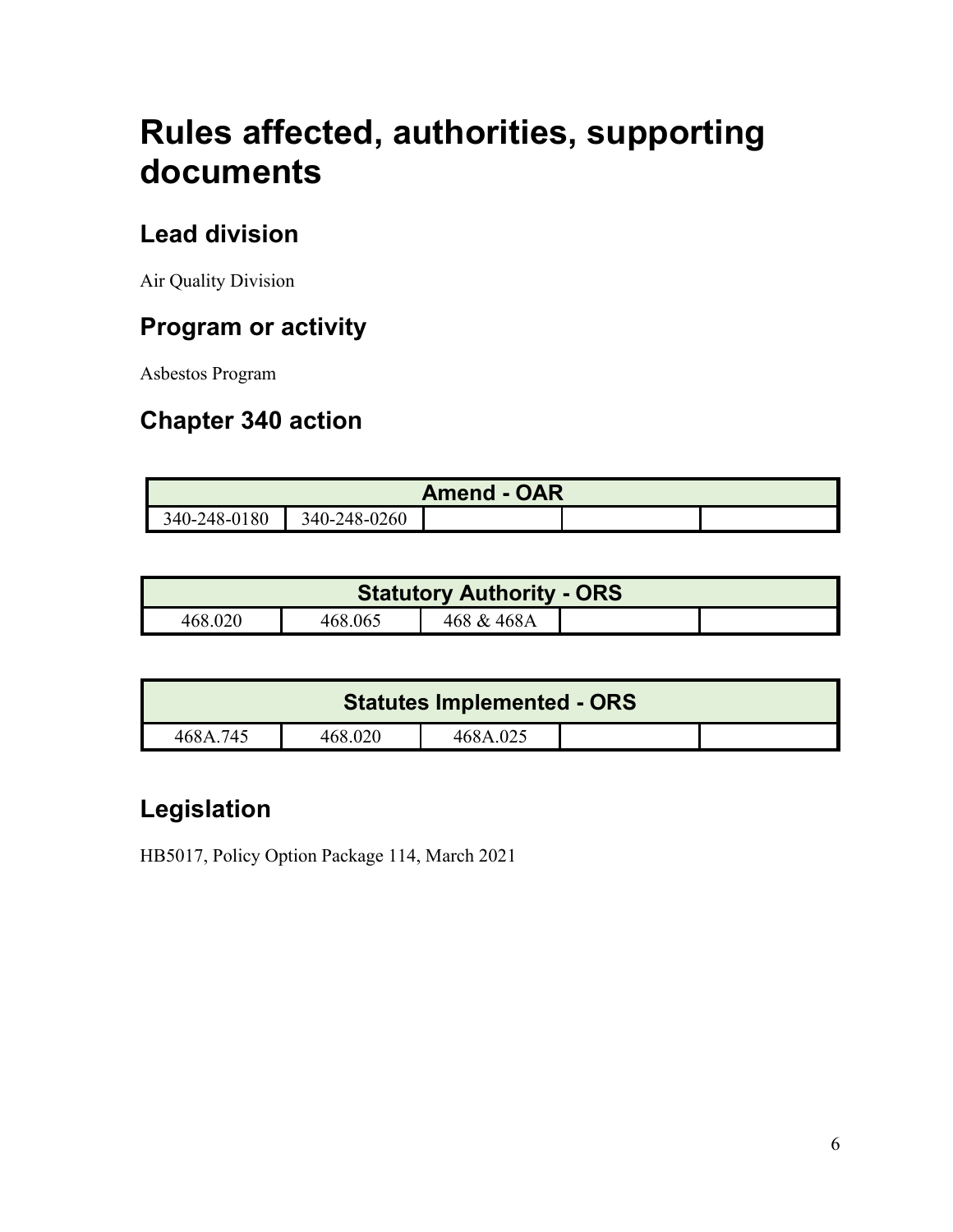# <span id="page-8-0"></span>**Fee Analysis**

These proposed rules would increase existing fees. EQC authority to act on the proposed fees is ORS 468A, 468.020, and 468A.025.

## **Brief description of proposed fees**

DEQ proposes to increase fees associated with the Asbestos Program sufficient to generate an additional \$300,000 in revenue annually. This includes an increase in notification, licensing, certification and accreditation fees.

## **Reasons**

The proposed fees would address the legislatively approved changes to DEQ's budget. Policy Option Package 114, approved in the 2021 legislative session, authorizes an additional \$300,000 in revenue annually to sustain the increased costs of the asbestos program.

The proposed fees would address increased program and staff costs. Asbestos notification fees were last raised in 2007 and licensing, certification and accreditation fees were last raised in 1992.

The proposed fees would allow the asbestos program to maintain current service levels and protect the public and worker health by providing technical assistance, conducting abatement project inspections, and investigating and addressing violations that endanger public health.

## **Fee proposal alternatives considered**

DEQ considered the following alternatives:

- No fee increase, which does not allow DEQ to maintain current service levels.
- Increase all asbestos fee categories across-the-board to reach the targeted \$300,000 revenue increase. This would increase all fees 23% to 27%.
- Increase asbestos fees selectively to reach the targeted \$300,000 revenue increase. This would increase notification fees by 20%, and increase licensing, certification, and accreditation fees by 70%.
- A phased-in increase of fees, beginning January 2023.
- Raising notification fees selectively, only raising the larger-sized projects (2,600) linear ft. or 1,600 sq. ft. and larger).

At the recommendation of the committee, a phased in increase of fees was considered. In this case the fees would increase in January 2023 instead of July 2022. This would result in drastically higher fees in 2023 to meet the \$300,000 annual target, reverting to the designed across-the-board increase in 2024 and forward. DEQ rejected this approach.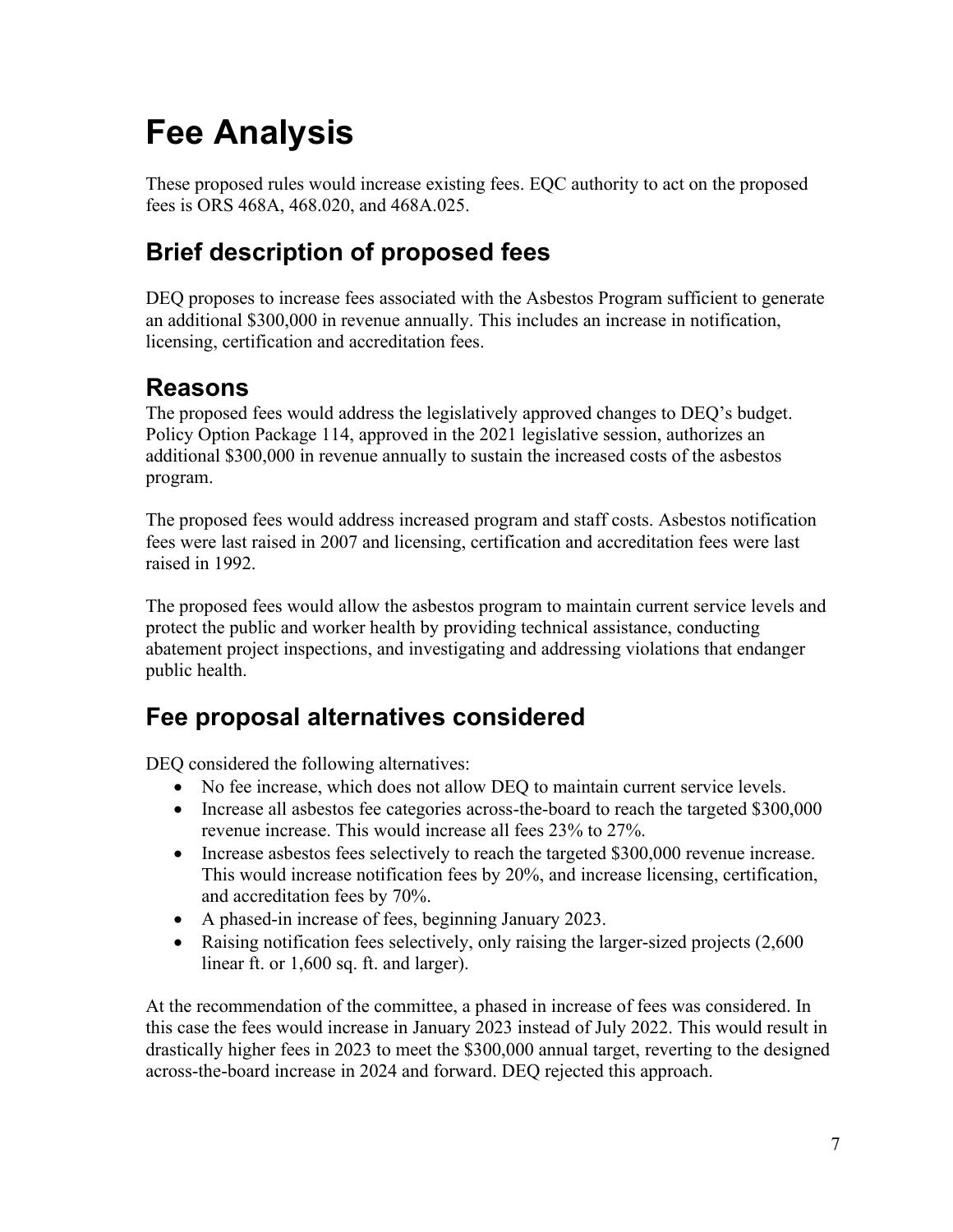Another approach considered at the recommendation of the committee was raising only the fees for larger sized notification projects, as these are typically performed by larger businesses. Due to the infrequent nature of large asbestos abatement projects, this is not a reliable source of income for the asbestos program. This approach was also rejected by the DEQ.

The committee agreed that Option 1, as described above as an across-the-board increase in fees, is the most desirable path forward. It will lessen the impact on asbestos workers and supervisors who often pay for their certification without the aid of their employer.

## **Fee payer**

Fee payers are asbestos abatement contractors, certified asbestos workers and supervisors, and accredited asbestos training providers.

Fee payers may also include homeowners and/or property owners who are indirectly affected when hiring asbestos abatement contractors.

## **Affected party involvement in fee-setting process**

DEQ convened a Fiscal Advisory Committee including appointees representing a variety of industries directly and indirectly affected by the proposed fee increase. The FAC met on Jan. 18, 2022 to discuss ways to employ the fee increase to allow DEQ to generate the required revenue.

## **Summary of impacts**

Impacts to asbestos fees include increasing

- Notification fees by 26%,
- Certification fees by 26%,
- Licensing fees by 27%, and
- Accreditation fees by 23%.

| <b>Asbestos Fees</b>    |                    |                                    |  |
|-------------------------|--------------------|------------------------------------|--|
| <b>Notification Fee</b> | <b>Current Fee</b> | <b>Increased Fee</b><br><b>26%</b> |  |
| Friable (Annual)        | \$750              | \$945                              |  |
| Non-Friable (Annual)    | \$500              | \$630                              |  |
| Non-Friable             | \$100              | \$126                              |  |
| $<$ 40 Linear Ft.       | \$100              | \$126                              |  |
| 40-249 Linear Ft.       | \$200              | \$252                              |  |
| 250-1,299 Linear Ft.    | \$400              | \$504                              |  |
| 1,300-2,599 Linear Ft.  | \$525              | \$662                              |  |
| 2,600-4,999 Linear Ft.  | \$900              | \$1,134                            |  |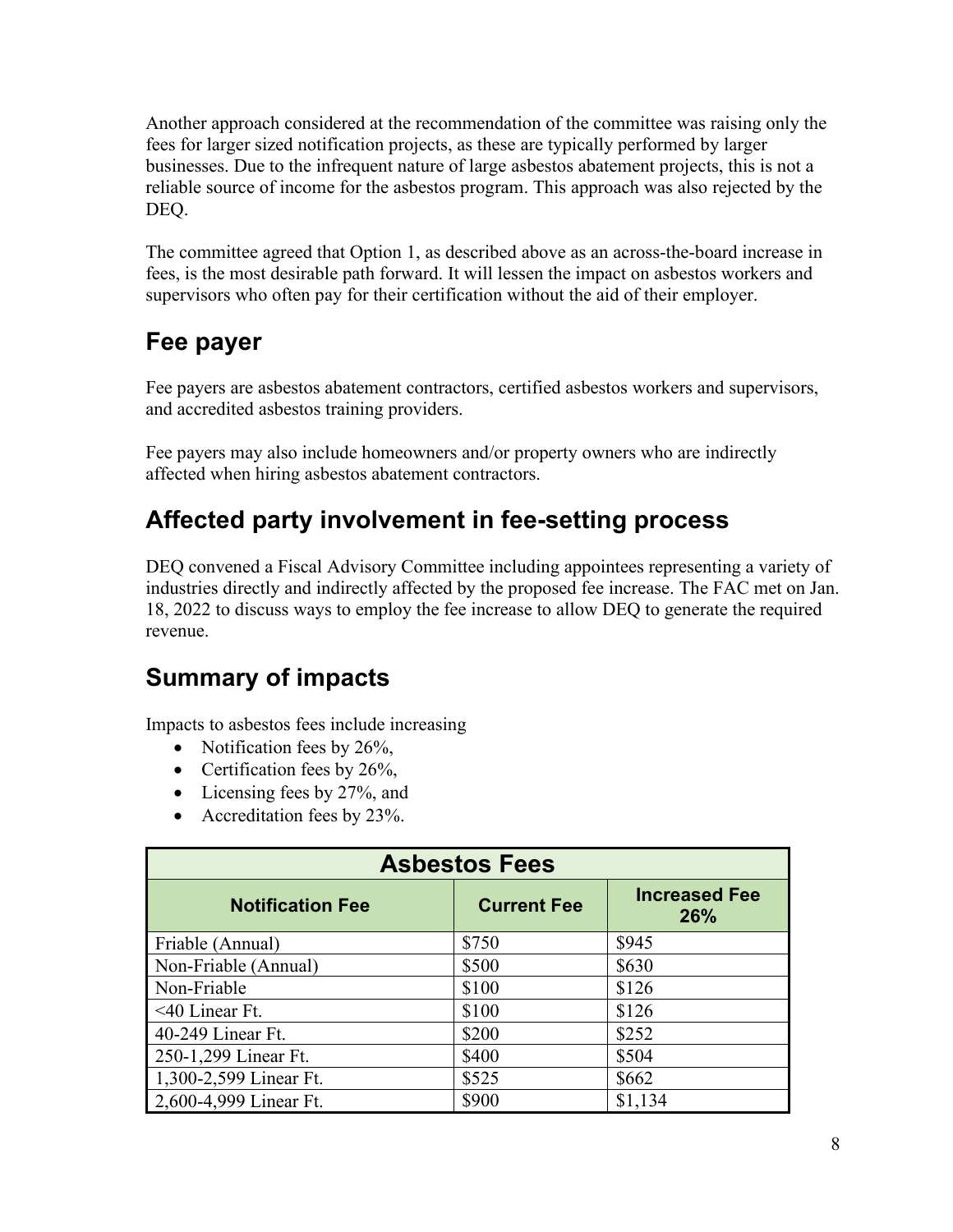| 5,000-9,999 Linear Ft.                 | \$1,050            | \$1,323                     |
|----------------------------------------|--------------------|-----------------------------|
| 10,000-25,999 Linear Ft.               | \$1,700            | \$2,142                     |
| 26,000-259,999 Linear Ft.              | \$2,800            | \$3,528                     |
| $>260,000$ Linear Ft.                  | \$3,500            | \$4,410                     |
| <b>Worker and Supervisor Cards</b>     | <b>Current Fee</b> | <b>Increased Fee</b><br>26% |
| Initial Worker Certification           | \$45               | \$57                        |
| Refresher Worker Certification         | \$45               | \$57                        |
| Initial Supervisor Certification       | \$65               | \$82                        |
| Refresher Supervisor Certification     | \$65               | \$82                        |
|                                        |                    | <b>Increased Fee</b>        |
| <b>Abatement Contractor License</b>    | <b>Current Fee</b> | 27%                         |
| New Contractor License                 | \$1,000            | \$1,270                     |
| <b>Contractor License Renewal</b>      | \$1,000            | \$1,270                     |
| <b>Contractor License Modification</b> | \$1,000            | \$1,270                     |
| <b>Training Provider Accreditation</b> | <b>Current Fee</b> | <b>Increased Fee</b><br>23% |
| Initial Worker Training                | \$320              | \$394                       |
| Refresher Worker Training              | \$320              | \$394                       |
| <b>Initial Supervisor Training</b>     | \$320              | \$394                       |

## **Current and proposed fee information**

| <b>Current Fees</b>                   |                                                                                              |       |  |
|---------------------------------------|----------------------------------------------------------------------------------------------|-------|--|
| Program costs covered by fees         | \$1,192,457                                                                                  | 100%  |  |
| Program costs covered by General Fund | \$0                                                                                          | $0\%$ |  |
| Fee Last Changed                      | 2007 (Notifications), 1992 (Licensing,<br>Certification, Training Provider<br>Accreditation) |       |  |

| <b>Proposed Fees</b>                                |           |            |  |
|-----------------------------------------------------|-----------|------------|--|
| Expected change in revenue $(+/-)$                  | \$300,000 | $\sim$ 25% |  |
| Main GF required by statute/rule to fund<br>program | \$0       | $0\%$      |  |
| Proposed fee allows General Fund<br>replacement     | \$0       | $0\%$      |  |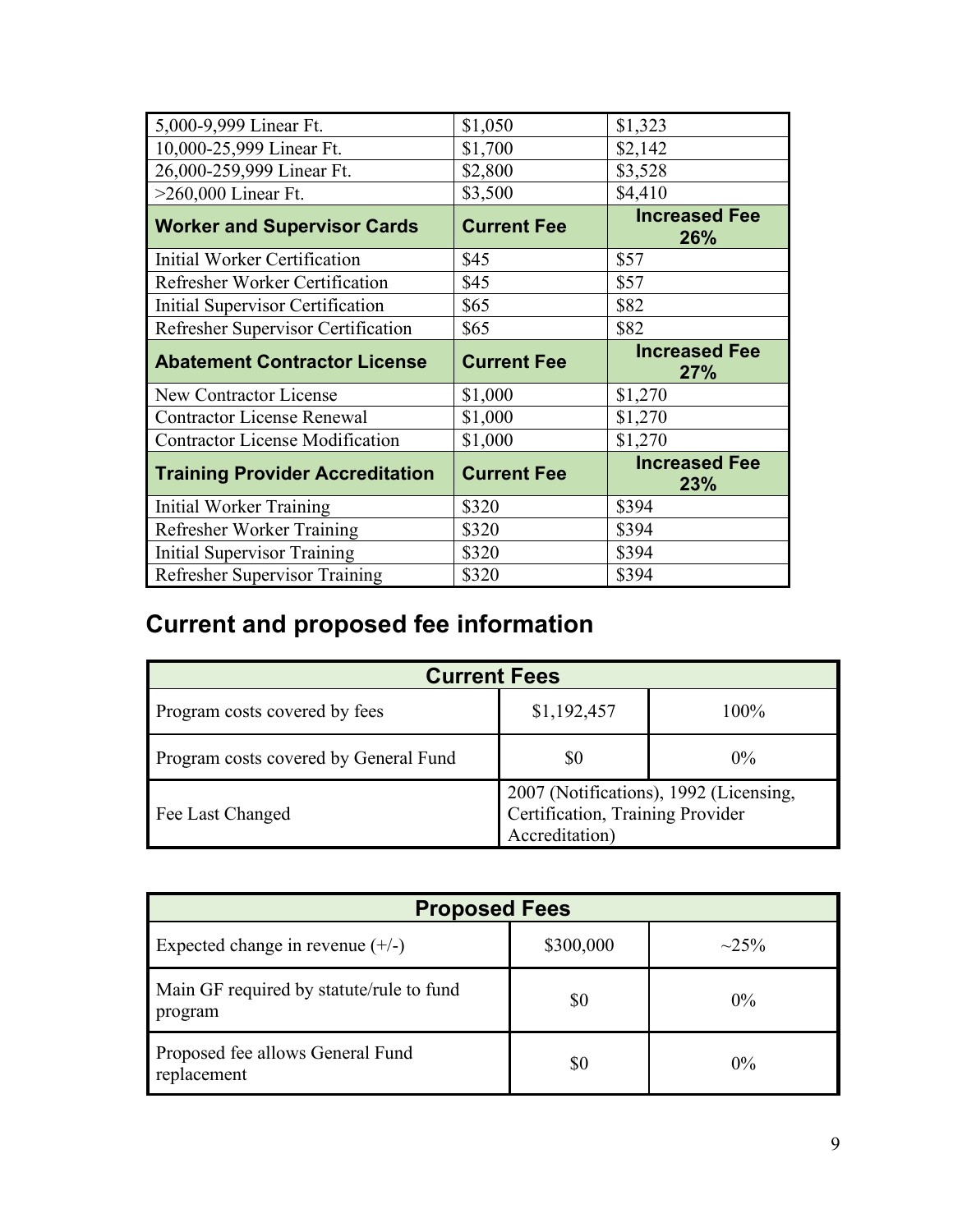| <b>Proposed Fees</b>    |              |  |
|-------------------------|--------------|--|
| Expected effective date | July 1, 2022 |  |

| <b>Transactions and Revenue*</b> |                                  |                                          |                                 |                                    |
|----------------------------------|----------------------------------|------------------------------------------|---------------------------------|------------------------------------|
| <b>Biennium</b>                  | <b>Number of</b><br>transactions | <b>Number of</b><br>fee<br><b>payers</b> | Impact on<br>revenue<br>$(+/-)$ | <b>Total</b><br>revenue<br>$(+/-)$ |
| FY2021                           | 5472                             | 5472                                     | \$0                             | \$1,192,457                        |
| $Next FY**$                      | 5472                             | 5472                                     | \$300,000                       | .498.427                           |

\*This table's data is approximate. Some transactions in the asbestos program cover multiple purchases (i.e., multiple worker or supervisor cards purchased at once). Most abatement contractors submit multiple notifications annually, so the number of payers may not be accurate. The number of transactions does not necessarily reflect the number of payers. \*\*The total revenue for the next fiscal year assumes the same revenue as FY2021, with the additional revenue from factoring in the fee increase.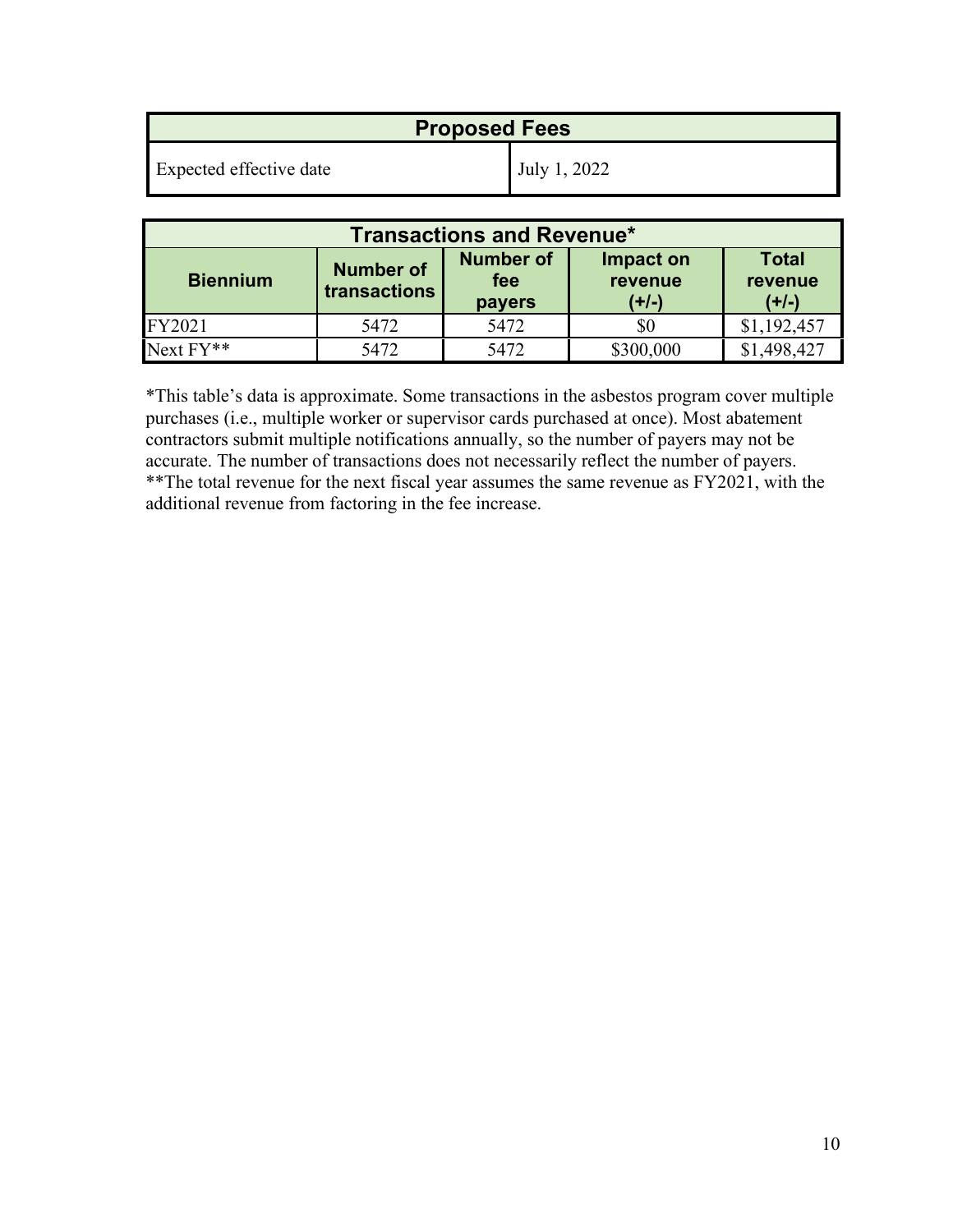# <span id="page-12-0"></span>**Statement of fiscal and economic impact**

## **Fiscal and Economic Impact**

An increase in asbestos notification fees, certification fees, accreditation fees, and licensing fees would affect approximately 72 licensees, 6 training providers, and 1,222 certificate holders directly. This increase would increase program revenue by \$300,000 annually in the 2023-2025 biennium.

## **Statement of Cost of Compliance**

### **State agencies**

Federal and state agencies should not be affected by this fee increase rulemaking unless they employ asbestos staff or require asbestos abatement work in an agency building.

### **Local governments**

Local government should not be affected by this fee increase rulemaking unless they employ asbestos staff or require asbestos abatement work in a government building.

### **Public**

The proposed rules may affect the public indirectly. Homeowners, property owners, and facility owners/operators hire asbestos abatement contractors to perform asbestos abatement projects during renovation or demolition activities.

### **Large businesses - businesses with more than 100 employees**

Most asbestos abatement contractors and training providers are small businesses, however there are some that employ more than 100 individuals. Those businesses will be directly affected by the asbestos notification fee increase, worker and supervisor certification fee increase, licensing fee increase, and in some cases, the training provider accreditation fee increase.

Large businesses who require asbestos abatement may be affected indirectly by the increase of asbestos fees. Because training providers and asbestos abatement contractors will be required to pay higher fees, these entities may increase prices to offset costs.

### **Small businesses – businesses with 100 or fewer employees**

Most asbestos abatement contractors are small businesses. The increase in worker and supervisor certification fees, licensing fees, and notification fees will affect them directly. Most accredited asbestos training providers are also small businesses, and the increase of training provider fees will affect them directly.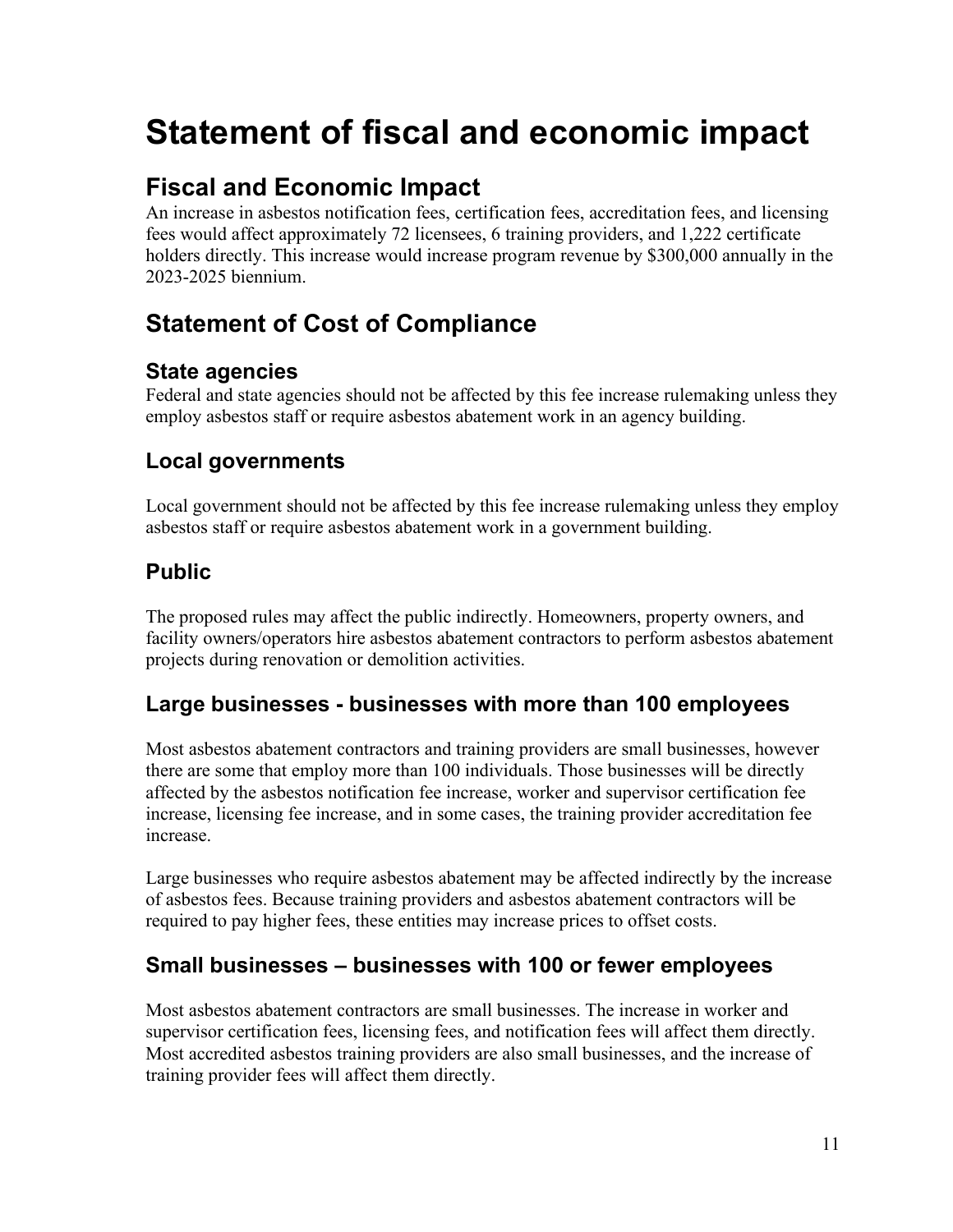Small businesses who require asbestos abatement may be affected indirectly by the increase of asbestos fees. Because training providers and asbestos abatement contractors will be required to pay higher fees, these entities may increase prices to offset costs.

### **ORS 183.336 Cost of Compliance Effect on Small Businesses**

#### **1. Estimated number of small businesses and types of businesses and industries with small businesses subject to proposed rule.**

Based on the list of existing licensed asbestos abatement contractors and accredited asbestos training providers, 76 small businesses will be subject to the fee increase.

- 71 asbestos abatement contractors
- 5 accredited asbestos training providers

#### **2. Projected reporting, recordkeeping, and other administrative activities, including costs of professional services, required for small businesses to comply with the proposed rule.**

The proposed rules should not require any additional administrative activities. All affected parties already have systems in place to comply with the proposed fee increase.

#### **3. Projected equipment, supplies, labor, and increased administration required for small businesses to comply with the proposed rule.**

The proposed rules will not require any additional resources. There should be no changes to administration requirements to comply with the proposed fee increase.

#### **4. Describe how DEQ involved small businesses in developing this proposed rule.**

The Fiscal Advisory Committee included representatives from a variety of asbestos industry types, including contractors, inspectors, training providers, local government agencies, and community organizations.

| <b>Document title</b>                              | <b>Document location</b>                                                        |
|----------------------------------------------------|---------------------------------------------------------------------------------|
| List of Accredited Training Providers              | DEQ Headquarters Office<br>700 NE Multnomah St. Suite 600<br>Portland, OR 97232 |
| List of Licensed Asbestos Abatement<br>Contractors | DEQ Headquarters Office<br>700 NE Multnomah St. Suite 600<br>Portland, OR 97232 |

## **Documents relied on for fiscal and economic impact**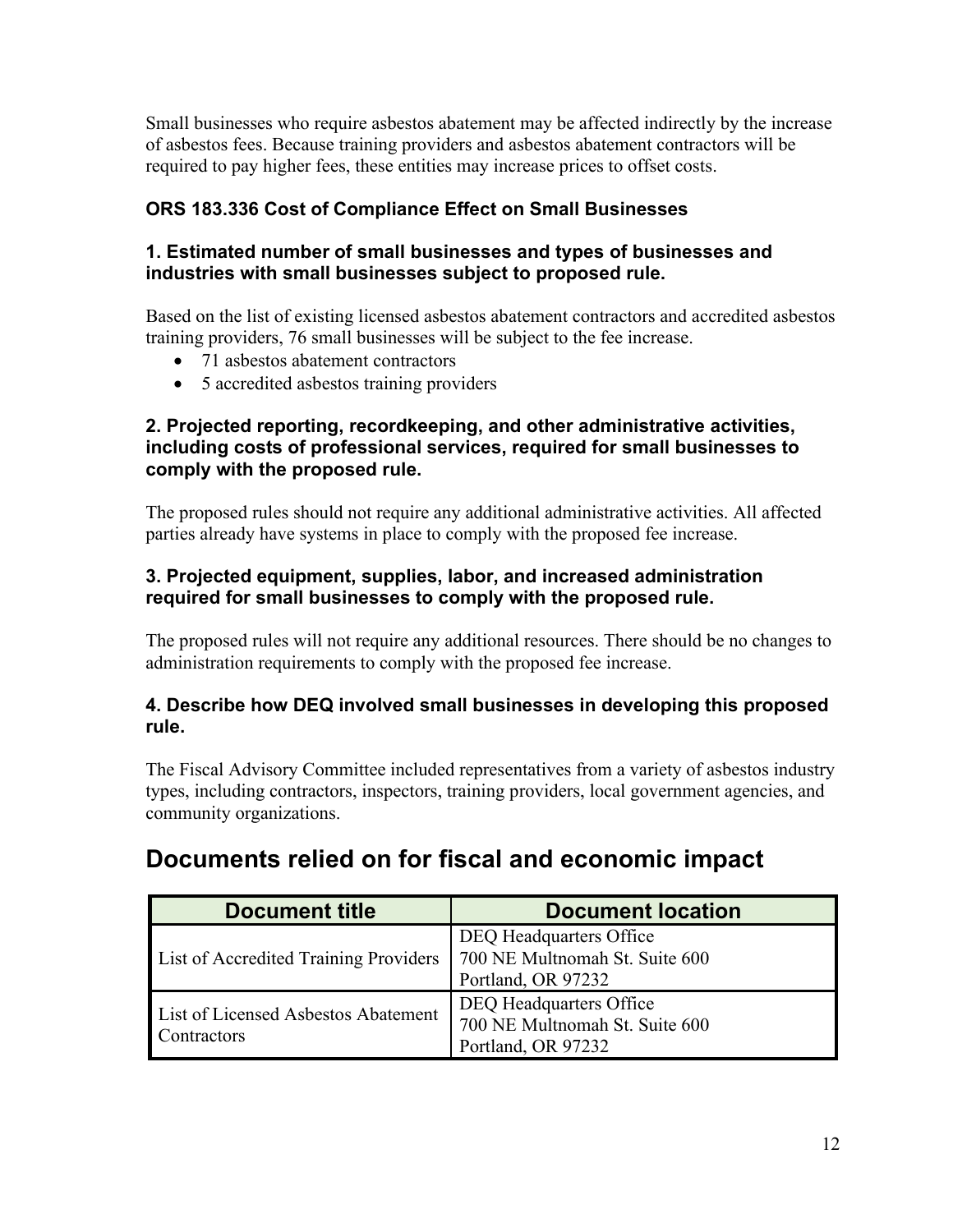## **Advisory committee fiscal review**

DEQ appointed a fiscal advisory committee.

As ORS 183.33 requires, DEQ asked for the committee's recommendations on

- Whether the proposed rules would have a fiscal impact,
- The extent of the impact, and
- Whether the proposed rules would have a significant adverse impact on small businesses; if so, then how DEQ can comply with ORS 183.540 reduce that impact.

The committee reviewed the draft fiscal and economic impact statement, and its findings are stated in the notes dated Jan. 18, 2022. The committee determined the proposed rules would not have a significant adverse impact on small businesses in Oregon.

Even without a significant impact, as ORS 183.333 and 183.540 require, the committee considered how DEQ could reduce the rules' fiscal impact on small business by

- Establishing differing compliance or reporting requirements or timetables for small business;
- Clarifying, consolidating, or simplifying the compliance and reporting requirements under the rule for small business;
- Utilizing objective criteria for standards;
- Exempting small businesses from any or all requirements of the rule; or
- Otherwise establishing less intrusive or less costly alternatives applicable to small business.

This fee increase rulemaking does not alter compliance or reporting requirements or standards. Small businesses cannot be exempt from the fee increase, however DEQ considered any options to lessen the impact of the increase.

At the recommendation of the committee, a phased in increase of fees was considered. In this case the fees would increase in January 2023 instead of July 2022. This would result in drastically higher fees in 2023 to meet the \$300,000 annual target, reverting to the designed across-the-board increase in 2024 and forward, thus this approach was rejected by DEQ.

Another approach considered at the recommendation of the committee was raising only the fees for larger sized notification projects, as these are typically performed by larger businesses. Due to the infrequent nature of large asbestos abatement projects, this is not a reliable source of income for the asbestos program, thus this approach was also rejected by the DEQ.

The committee agreed that Option 1, as described above as an across-the-board increase in fees, is the most desirable path forward. It will lessen the impact on asbestos workers and supervisors, who often pay for their certification without the aid of their employer.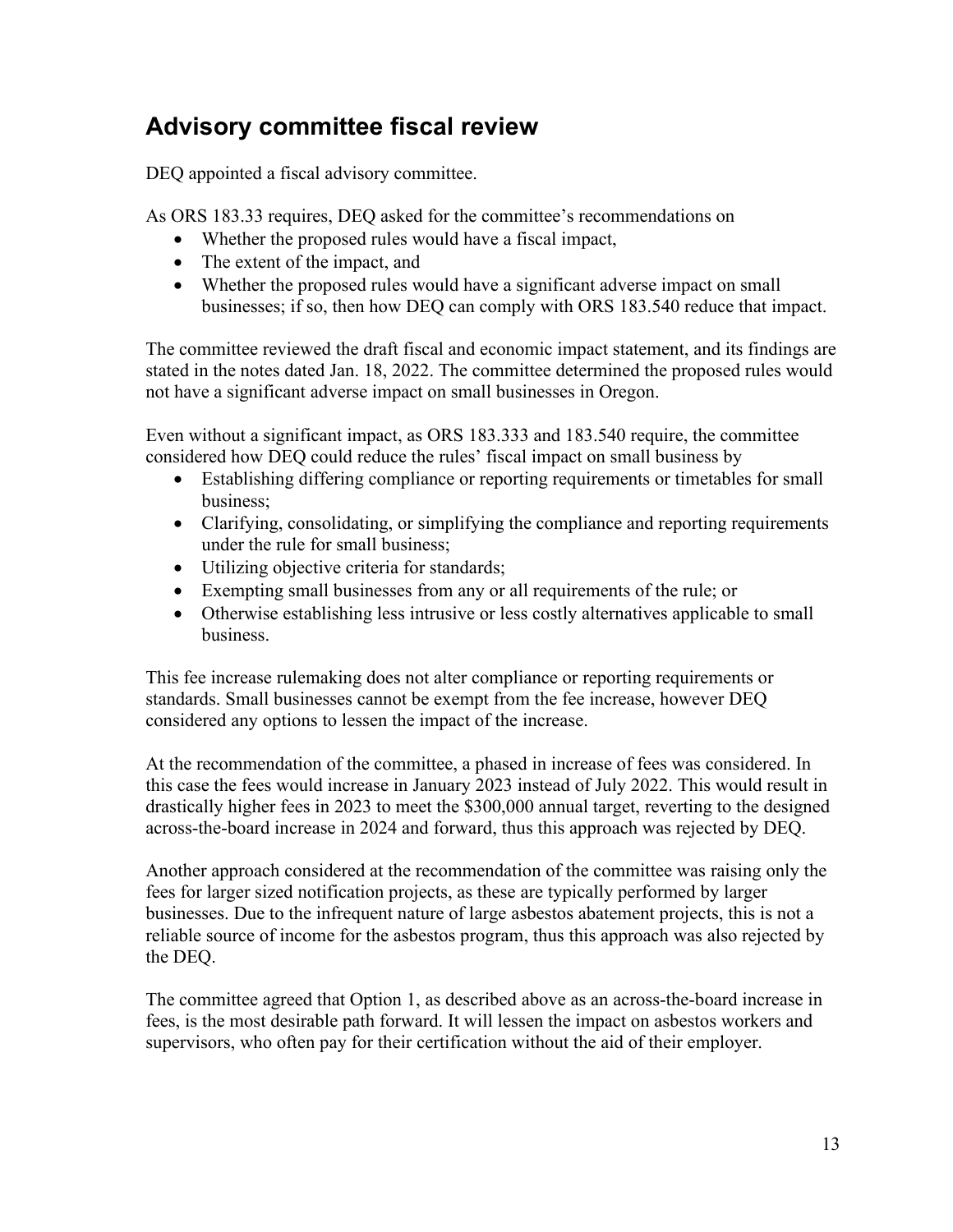# <span id="page-15-0"></span>**Housing cost**

As ORS 183.534 requires, DEQ evaluated whether the proposed rules would influence the development cost of a 6,000-square-foot parcel and construction of a 1,200-square-foot detached, single-family dwelling on that parcel.

DEQ determined the proposed rules might influence development costs. A vacant parcel would not be affected, but a parcel with required demolition would be affected as the standing structure may be subject to the asbestos regulations in OAR 340-248. Property owners may be subjected to the potentially increased costs due to fee increase for the asbestos abatement service provider. Any estimate of possible financial impact would be speculative because individual abatement contractors set their own pricing for services.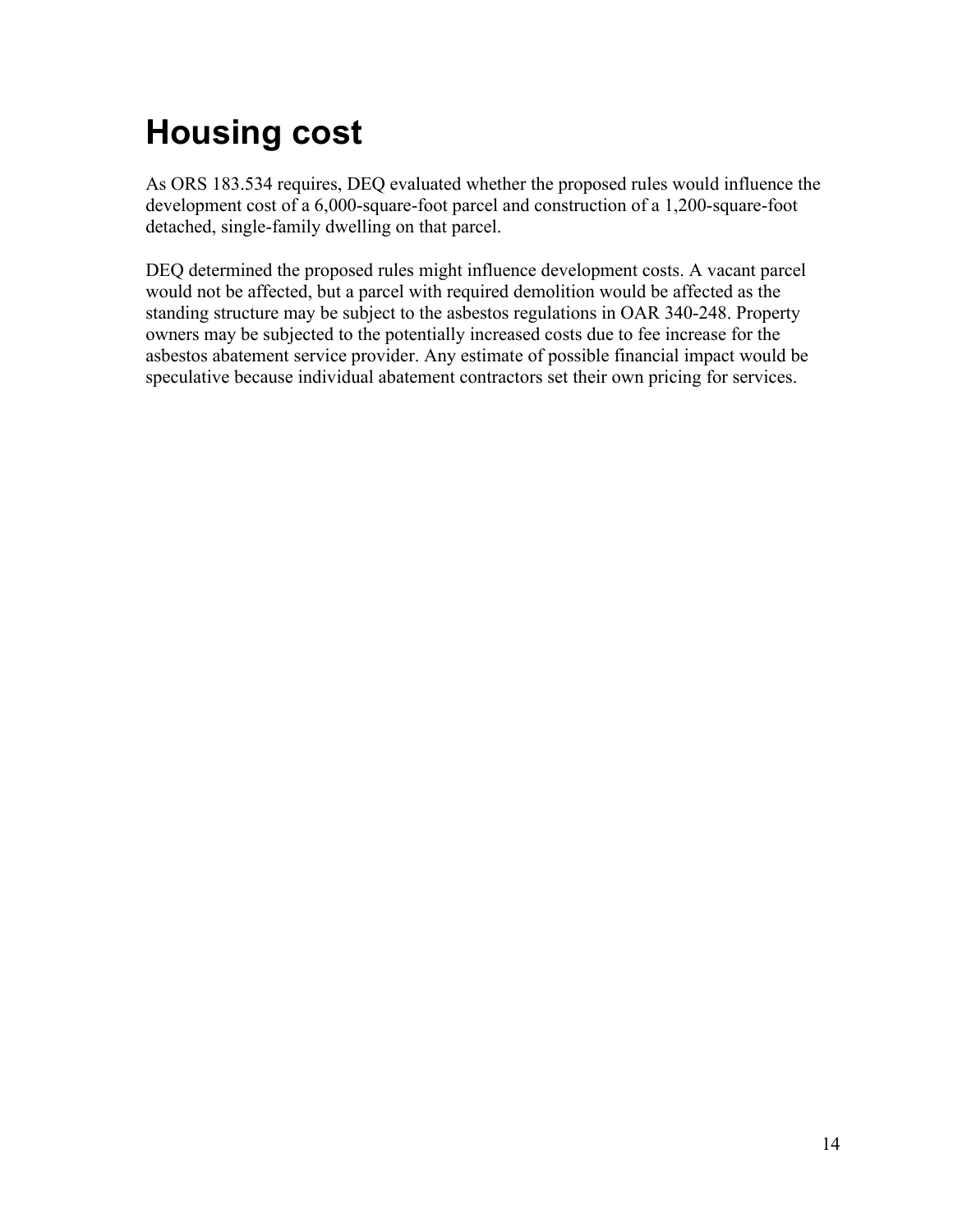# <span id="page-16-0"></span>**Racial Equity**

DEQ determined that the increase of fees may affect racial equity in the state. Many certified asbestos workers and certified asbestos supervisors are BIPOC. Frequently, they are responsible for their own certification fees. To minimize the impact of the fee increase, DEQ, in agreement with the fiscal advisory committee, chose the option with the lower increase for certifications.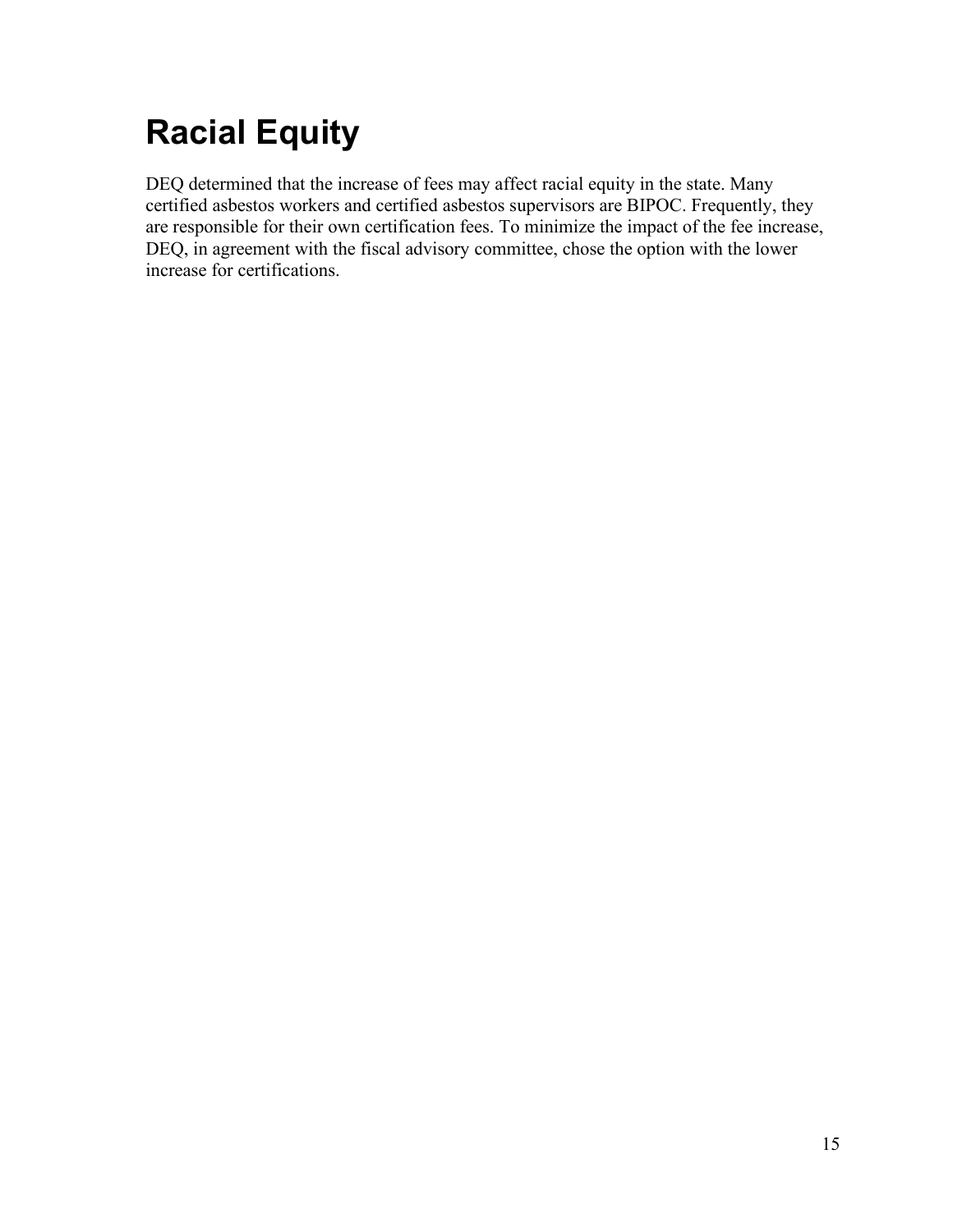# <span id="page-17-0"></span>**Federal relationship**

ORS 183.332, 468A.327 and OAR 340-011-0029 require DEQ to attempt to adopt rules that correspond with existing equivalent federal laws and rules unless there are reasons not to do so.

The proposed rules are not different from or in addition to federal requirements.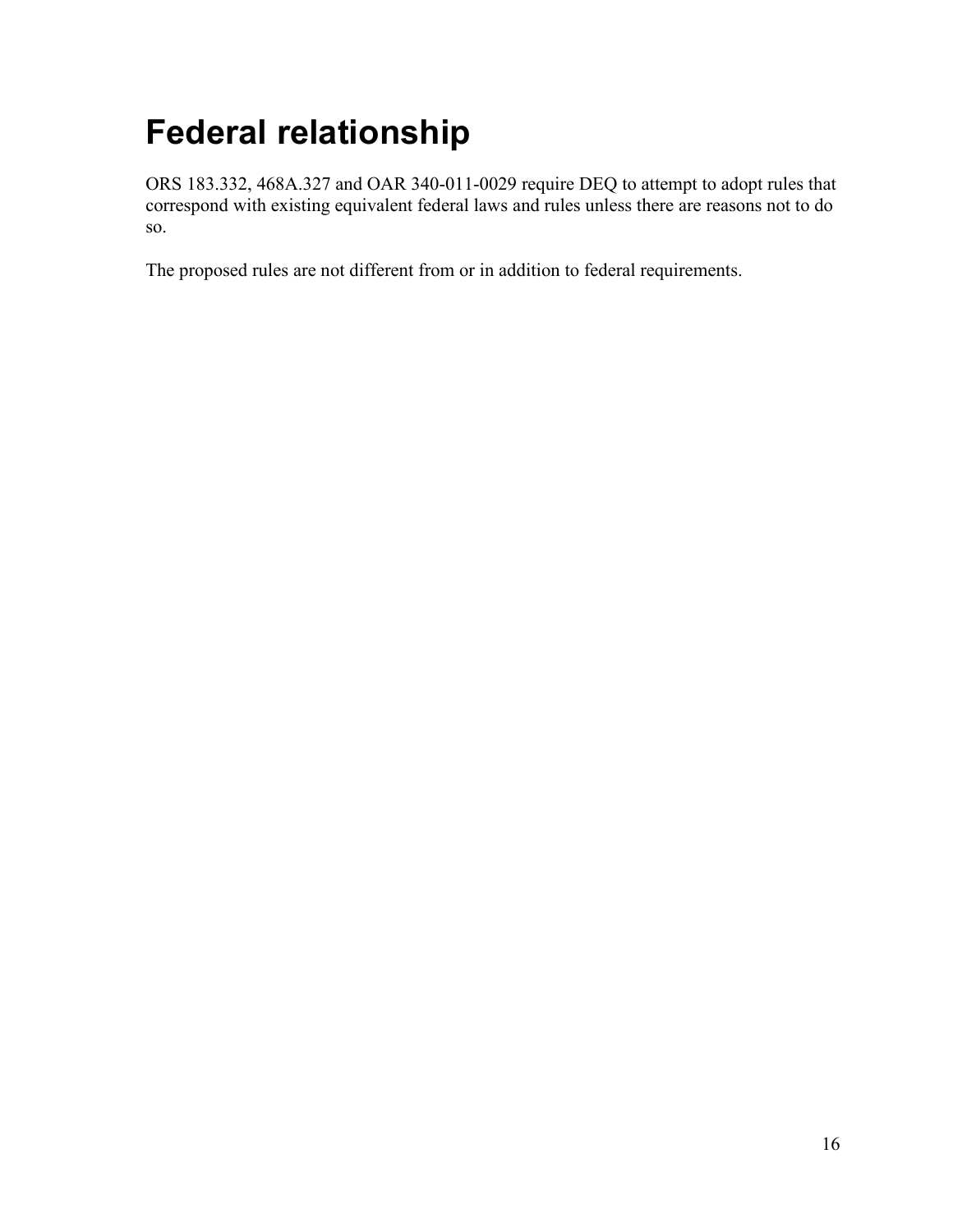# <span id="page-18-0"></span>**Land use**

## **Land-use considerations**

In adopting new or amended rules, ORS 197.180 and OAR 340-018-0070 require DEQ to determine whether the proposed rules significantly affect land use. If so, DEQ must explain how the proposed rules comply with statewide land-use planning goals and local acknowledged comprehensive plans.

Under OAR 660-030-0005 and OAR 340 Division 18, DEQ considers that rules affect land use if:

- The statewide land use planning goals specifically refer to the rule or program, or
- The rule or program is reasonably expected to have significant effects on:
	- o Resources, objects, or areas identified in the statewide planning goals, or
	- o Present or future land uses identified in comprehensive plans.

DEQ determined whether the proposed rules involve programs or actions that affect land use by reviewing its Statewide Agency Coordination plan. The plan describes the programs that DEQ determined significantly affect land use. DEQ considers that its programs specifically relate to the following statewide goals:

| Goal | Title                                                         |
|------|---------------------------------------------------------------|
| -5   | Natural Resources, Scenic and Historic Areas, and Open Spaces |
| -6   | Air, Water and Land Resources Quality                         |
| -11  | <b>Public Facilities and Services</b>                         |
| -16  | <b>Estuarine Resources</b>                                    |
| 19   | Ocean Resources                                               |

Statewide goals also specifically reference the following DEQ programs:

- Nonpoint source discharge water quality program Goal 16
- Water quality and sewage disposal systems Goal 16
- Water quality permits and oil spill regulations Goal 19

## **Determination**

DEQ determined that these proposed rules do not affect land use under OAR 340-018-0030 or DEQ's State Agency Coordination Program.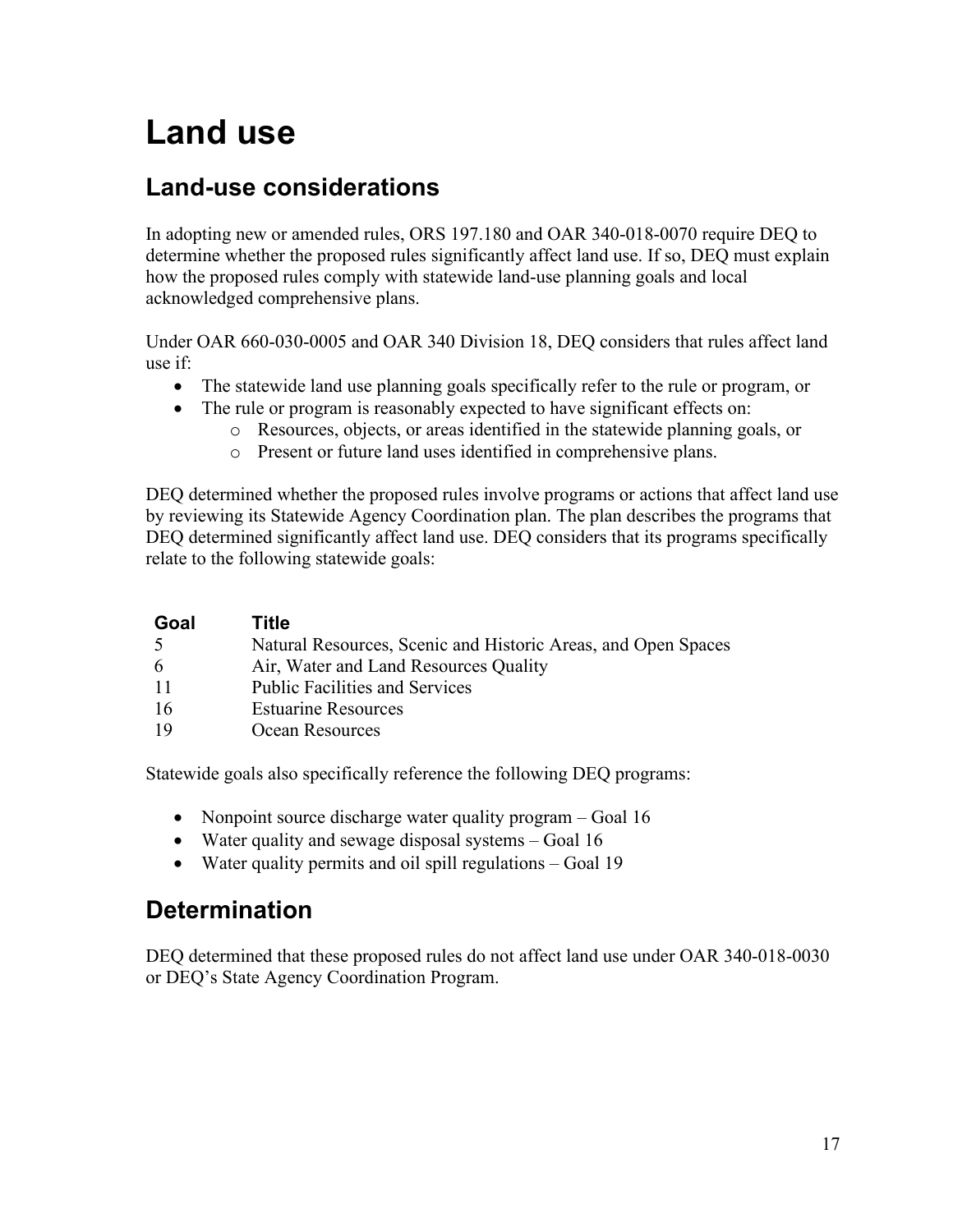# <span id="page-19-0"></span>**EQC Prior Involvement**

DEQ shared information about this rulemaking with the EQC. Information was included in the Director's report with the EQC at the facilitated Feb. 3, 2022 meeting.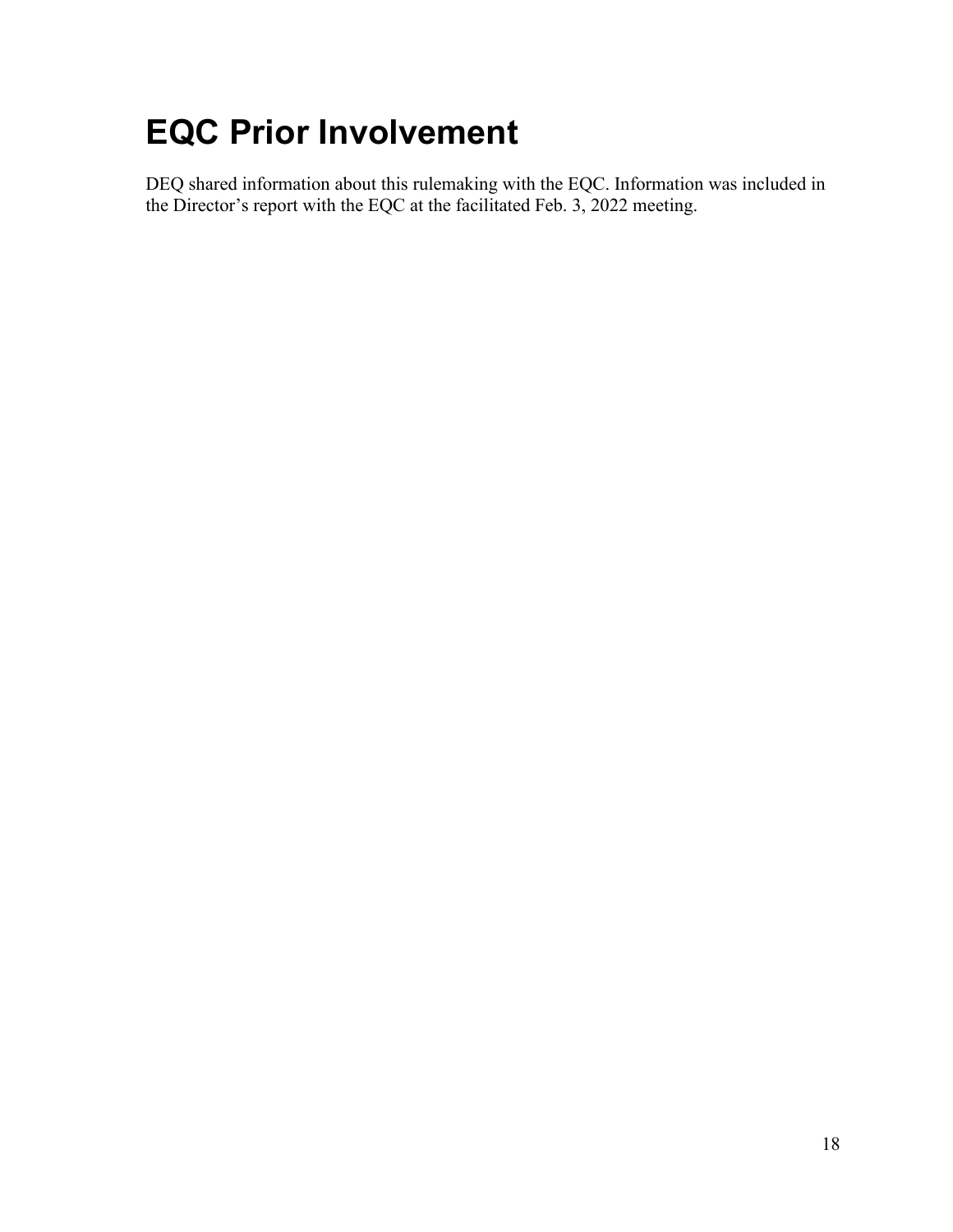# <span id="page-20-0"></span>**Advisory Committee**

## **Background**

DEQ convened a Fiscal Advisory Committee. The committee included representatives from a variety of asbestos industry types, including contractors, inspectors, training providers, local government agencies, and community organizations. The committee met once on Jan. 18, 2022 and the meeting information is located at the [Asbestos Fees 2022 rulemaking web](https://www.oregon.gov/deq/rulemaking/Pages/asbestosfees2022.aspx)  [page.](https://www.oregon.gov/deq/rulemaking/Pages/asbestosfees2022.aspx)

The committee members were:

| <b>Rulemaking Name Advisory Committee</b> |                                                        |                                                           |
|-------------------------------------------|--------------------------------------------------------|-----------------------------------------------------------|
| <b>Name</b>                               | <b>Title</b>                                           | <b>Affiliation</b>                                        |
| Glenn Traeger                             | Homeowner                                              | Public                                                    |
| <b>Beth Benton</b>                        | Division Manager                                       | City of Portland Bureau of<br><b>Development Services</b> |
| Tim Lenihan                               | <b>Field Investigator and Compliance</b><br>Specialist | Oregon Construction<br><b>Contractors Board</b>           |
| <b>Bob Gordon</b>                         | <b>Abatement Division Manager</b>                      | <b>GDSI</b>                                               |
| Raegan Conroy                             | Training Program Manager                               | PBS Engineering and<br>Environmental, Inc.                |
| Paul West                                 | Owner/Operator                                         | <b>Safety Directions, LLC</b>                             |
| David Fawcett                             | President                                              | Coleman Creek<br>Consulting, Inc.                         |
| Rosa Martinez                             | President                                              | <b>Professional Minority</b><br>Group, Inc.               |
| <b>Garry Penning</b>                      | Manager                                                | Rogue Disposal $\&$<br>Recycling, Inc.                    |

## **Meeting notifications**

To notify people about the advisory committee's activities, DEQ

- Sent GovDelivery bulletins, a free e-mail subscription service, to the following lists:
	- o Rulemaking
	- o Asbestos Issues
	- o DEQ Public Notices
- Sent a one-time notice to all asbestos contractors and training providers to describe how to sign up for advisory committee meeting notices, and people who signed up for the advisory committee bulletin.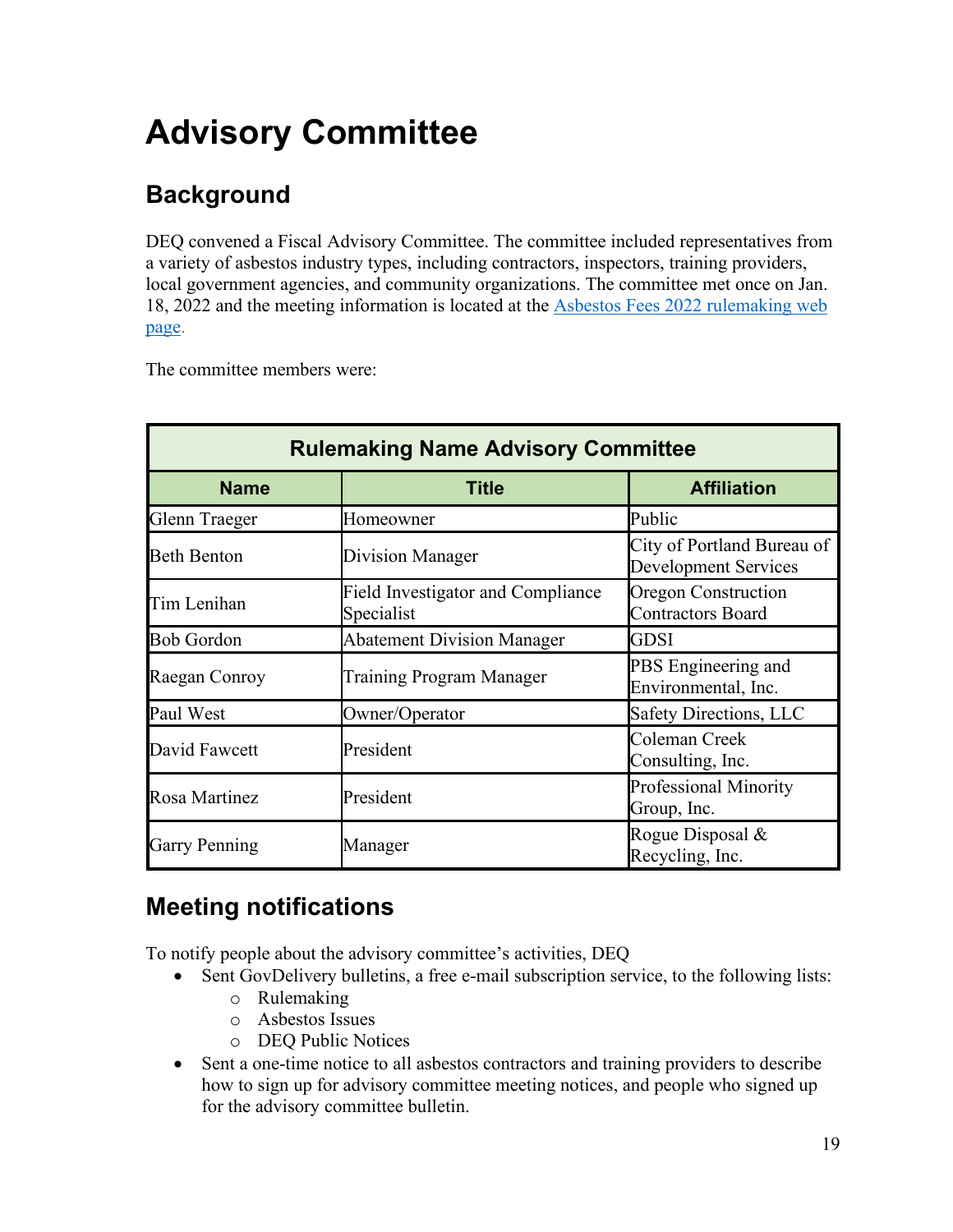• Added advisory committee announcements to DEQ's calendar of public meetings at [DEQ Calendar.](http://www.oregon.gov/deq/Get-Involved/Pages/Calendar.aspx)

## **Committee discussions**

In addition to the recommendations described under the Statement of Fiscal and Economic Impact section above, the committee reviewed the charter, discussed both fee increase scenarios, and stressed the importance of minimizing the impact to small businesses.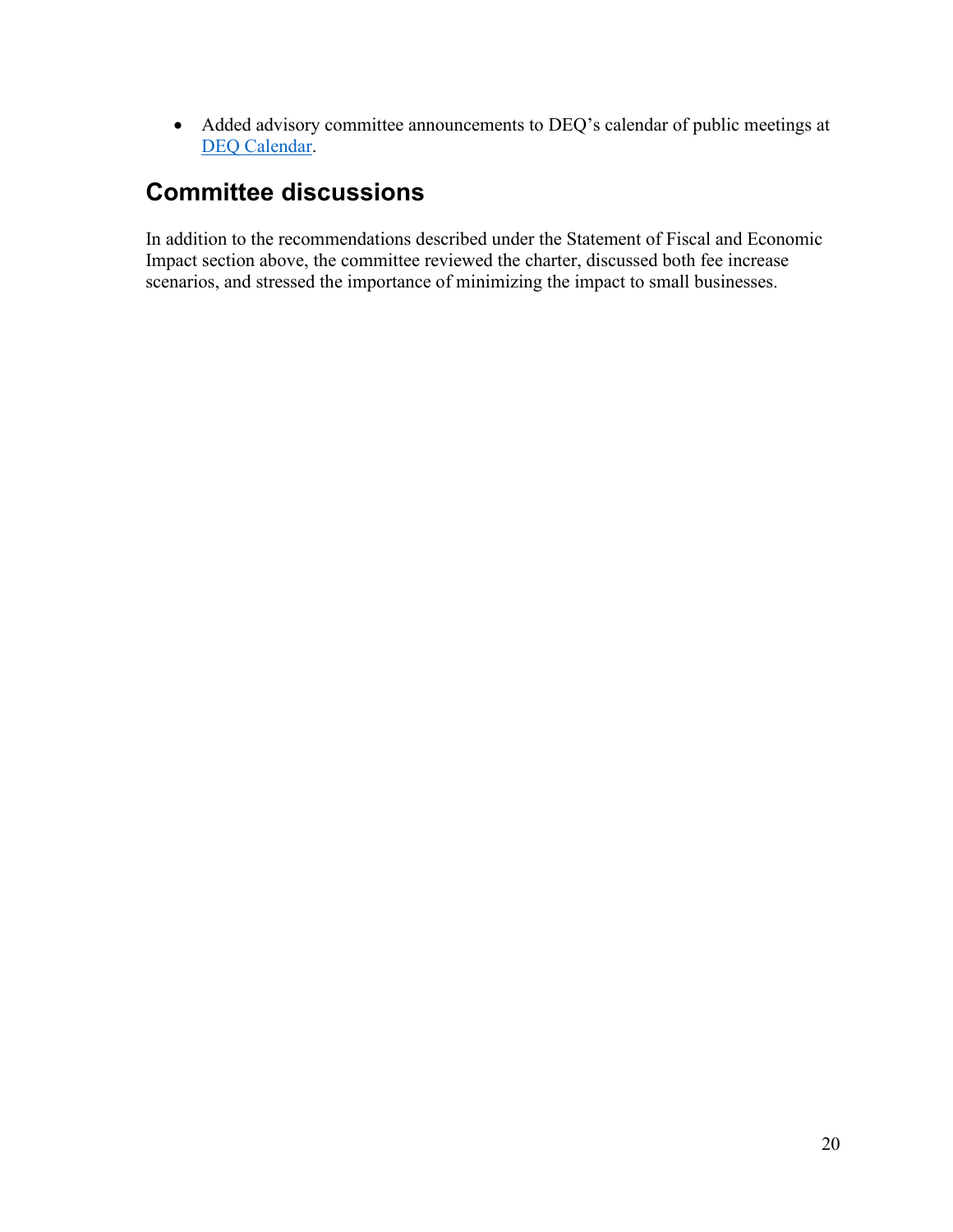## <span id="page-22-0"></span>**Public Engagement Public notice**

DEQ provided notice of the proposed rulemaking and rulemaking hearing by

- On Feb. 28, 2022, Filing notice with the Oregon Secretary of State for publication in the March 2022 Oregon Bulletin;
- Posting the Notice, Invitation to Comment and Draft Rules on the web page for this rulemaking, located at the [Asbestos Fees 2022 rulemaking web page;](https://www.oregon.gov/deq/rulemaking/Pages/asbestosfees2022.aspx)
- Emailing approximately 22,321 interested parties on the following DEQ lists through GovDelivery:
	- o Rulemaking
	- o Asbestos Issues
	- o DEQ Public Notices
- Emailing approximately 75 stakeholders on the asbestos contractors and training providers mailing lists.
- Emailing the following key legislators required under [ORS 183.335:](http://www.leg.state.or.us/ors/183.html)
	- o Sen. President Courtney
	- o Speaker Rayfield
	- o Sen. Lieber
	- o Rep. Marsh
- Emailing advisory committee members.
- Posting on the DEQ event calendar: [DEQ Calendar](http://www.oregon.gov/deq/Get-Involved/Pages/Calendar.aspx)

## **How to comment on this rulemaking proposal**

DEQ is asking for public comment on the proposed rules. Anyone can submit comments and questions about this rulemaking. A person can submit comments by email, regular mail or at the public hearing.

### **Comment deadline**

DEQ will only consider comments on the proposed rules that DEQ receives by 4 p.m., on March 22, 2022.

### **Submit comment by email to:**

[Asbestos.Fees2022@DEQ.oregon.gov](mailto:Asbestos.Fees2022@DEQ.oregon.gov)

### **Note for public university students:**

ORS 192.345(29) allows Oregon public university and OHSU students to protect their university email addresses from disclosure under Oregon's public records law. If you are an Oregon public university or OHSU student, notify DEQ that you wish to keep your email address confidential.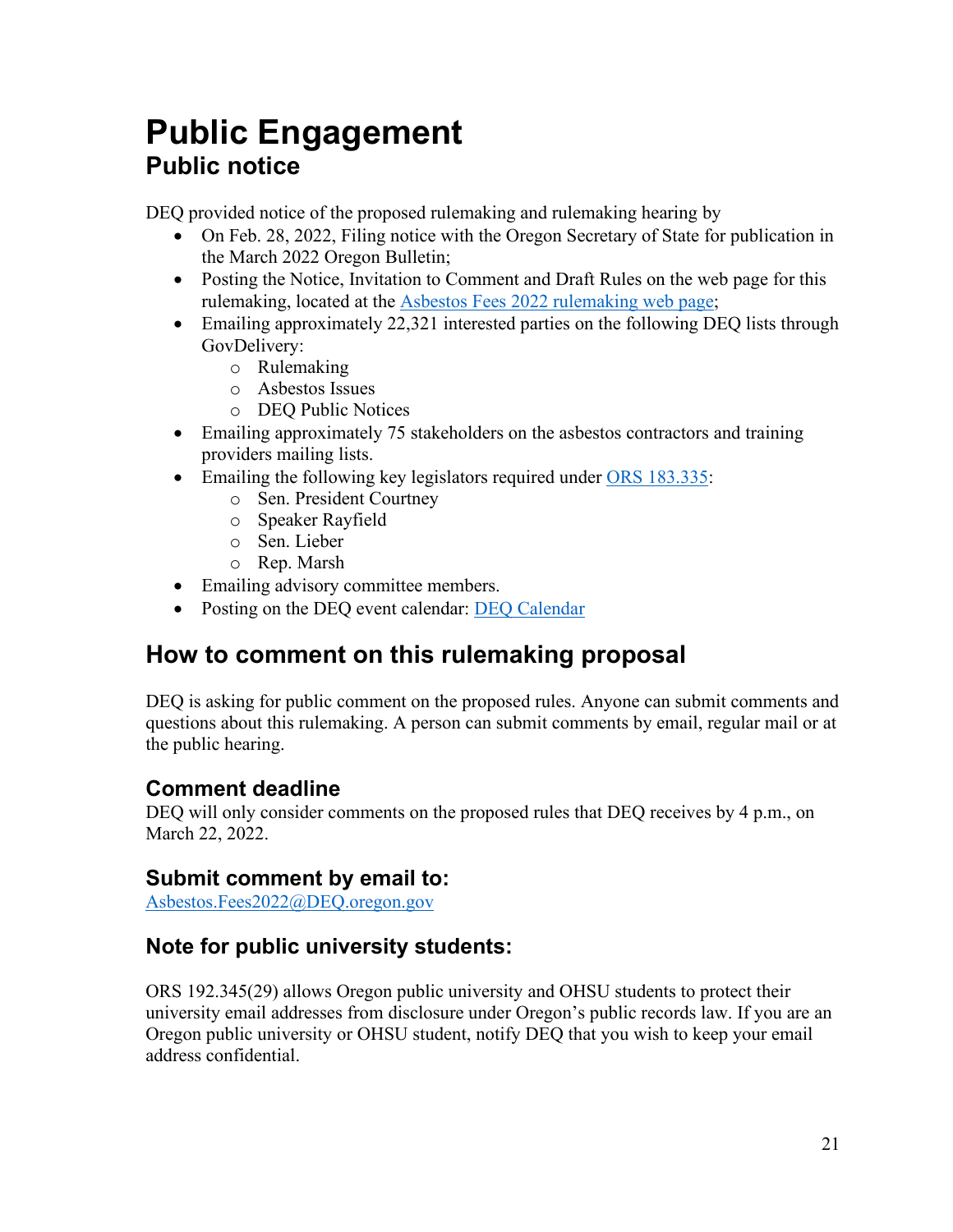### **By mail**

Oregon DEQ Attn: Hillarie Sales 700 NE Multnomah St., Room 600 Portland, OR 97232-4100

### **At hearing**

**March 18, 2022 at 3 p.m.**

# <span id="page-23-0"></span>**Public Hearing**

DEQ plans to hold one public hearing. Anyone can attend this hearing by webinar.

**Date: March 18, 2022 Start time: 3 p.m.**

#### [Join via Zoom](https://us02web.zoom.us/j/87115976590?pwd=MWVnRk9ic3plcE5pbVV6UTNVeHpOQT09)

Join by phone: Call-in number: 1 888-475-4499 Meeting ID: 871 1597 6590 Passcode: 220518

#### **The public hearing is online only.**

DEQ will consider all comments and testimony received before the closing date. DEQ will summarize all comments and respond to comments in the Environmental Quality Commission staff report.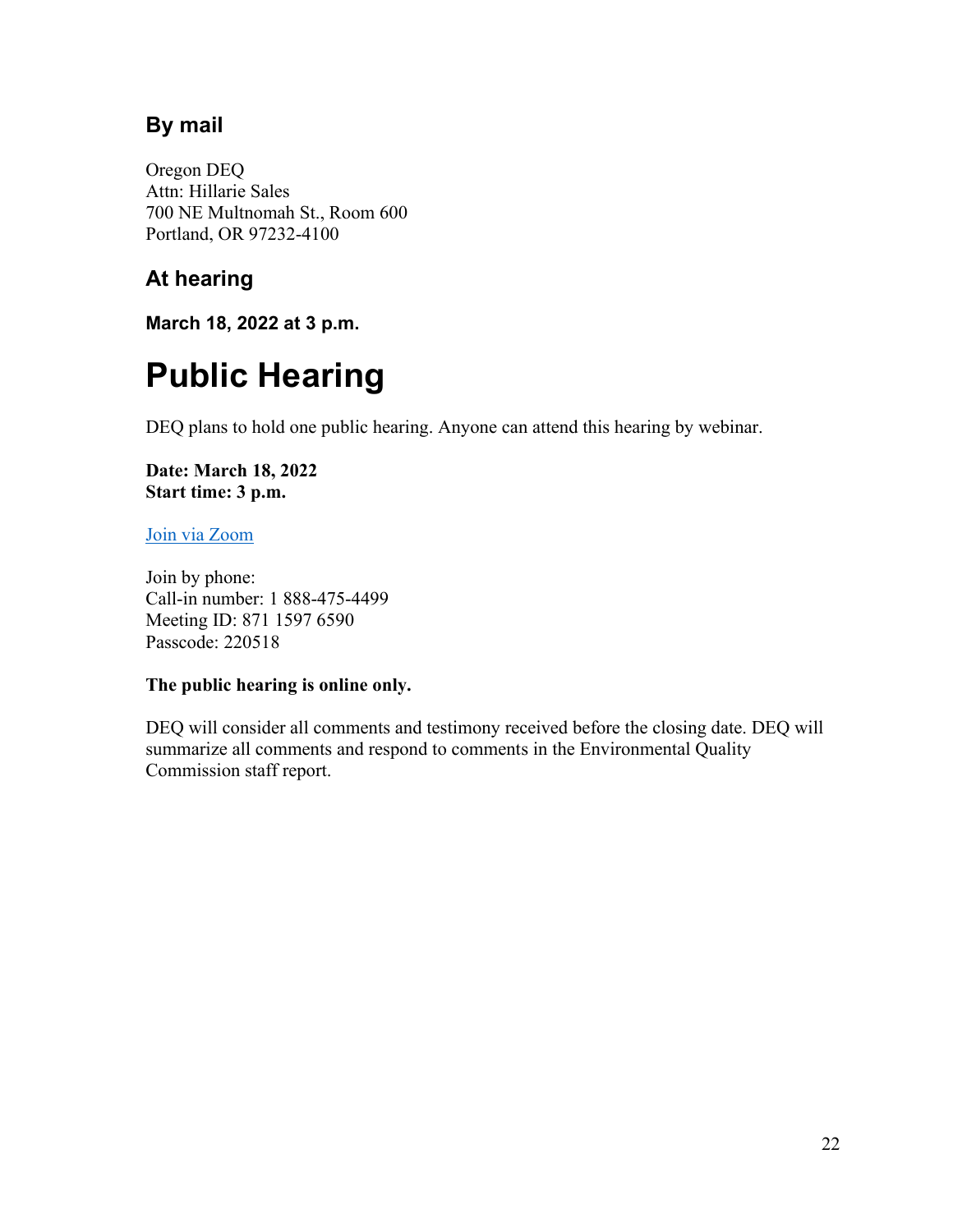# <span id="page-24-0"></span>**Accessibility Information**

You may review copies of all documents referenced in this announcement electronically. To schedule a review of all websites and documents referenced in this announcement, call Hillarie Sales, DEQ (503-863-4644).

Please notify DEQ of any special physical or language accommodations or if you need information in large print, Braille or another format, or any other arrangements necessary to accommodate a disability. To make these arrangements, contact DEQ, Portland, at 503-229- 5696 or call toll-free in Oregon at 1-800-452-4011, ext. 5696; fax to 503-229-6762; or email to [deqinfo@deq.state.or.us.](mailto:deqinfo@deq.state.or.us) Hearing impaired persons may call 711.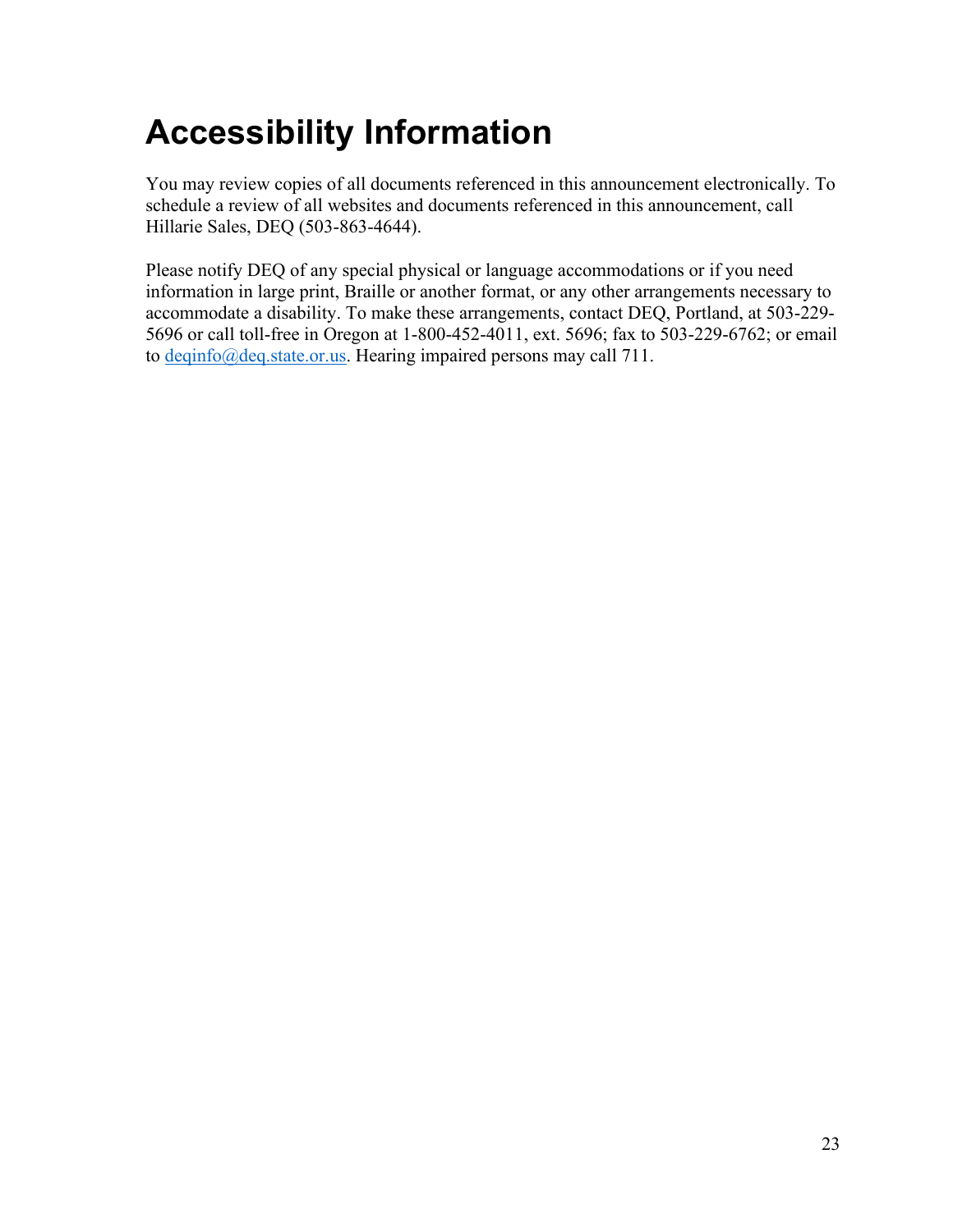<span id="page-25-0"></span>

#### **Key to Identifying Changed Text:** Deleted Text New/inserted text

#### **Division 248 ASBESTOS REQUIREMENTS**

#### **340-248-0180 Licensing and Certification Requirements: Fees**

(1) DEQ may assess the following fees to provide revenues to operate the asbestos control program.

(a) Contractor Licenses: A non-refundable license application fee of \$1000 for a one-year Asbestos Abatement Contractor license;

(b) Worker and Supervisor Certifications: A non-refundable application fee of \$65 for a oneyear certification as an asbestos supervisor and \$45 for a one-year certification as an asbestos worker;

(c) Training Provider Accreditation: A non-refundable accreditation application fee of:

(A)  $$320-394$  for a one-year accreditation to provide a course for training asbestos supervisors;

(B)  $$320-394$  for a one-year accreditation to provide a course for training asbestos workers; and

(C) \$320 394 each for a one-year accreditation to provide a course for refresher training for Oregon asbestos certification.

(d) Asbestos Abatement Project Notification fee required under OAR 340-248-0260.

(2) Requests for waiver of fees must be made in writing to the Director, on a case-by-case basis, and be based upon financial hardship. Applicants for waivers must describe the reason for the request and certify financial hardship. The Director may waive part or all of a fee.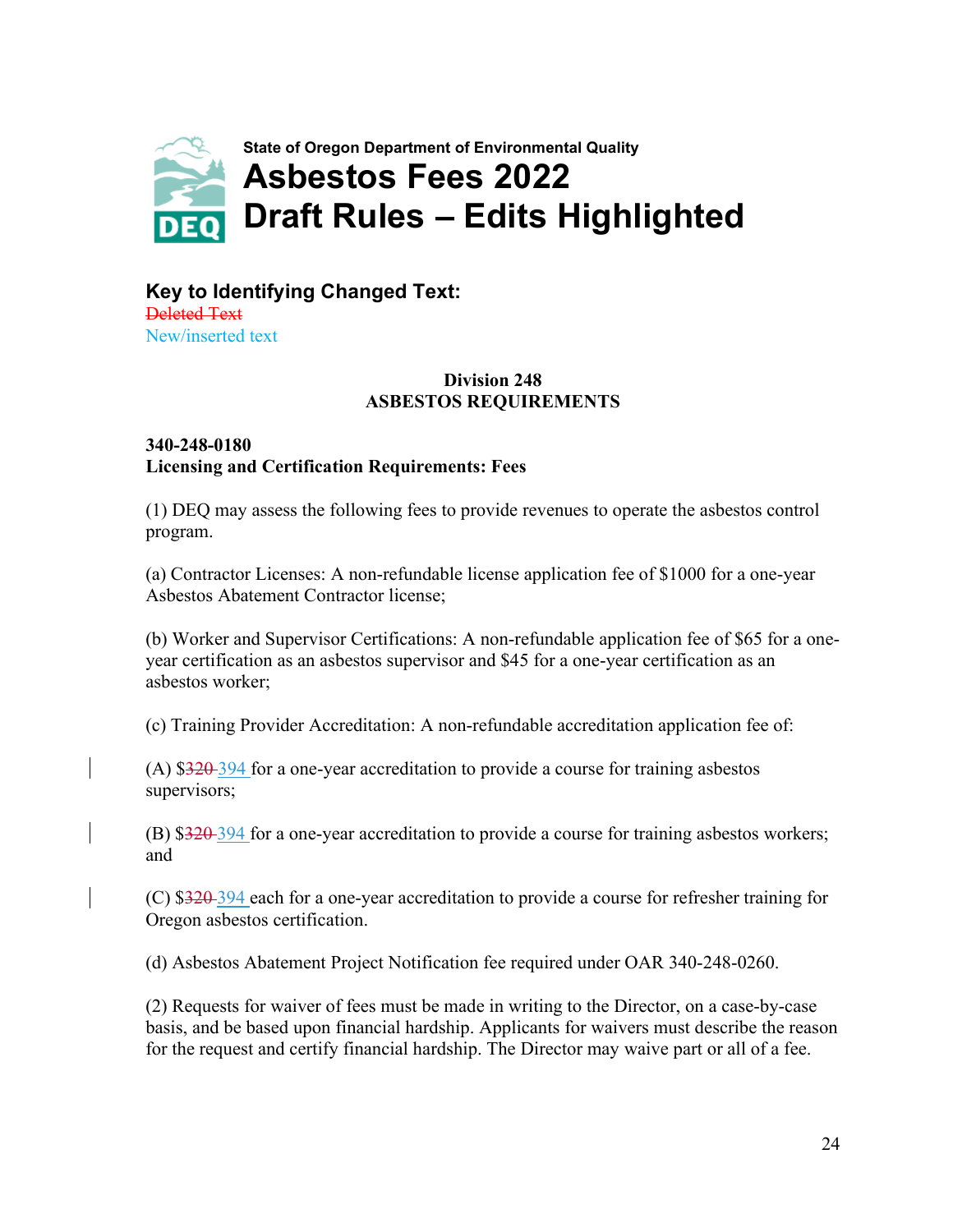#### **Statutory/Other Authority:** ORS 468 & 468A **Statutes/Other Implemented:** ORS 468A.745 **History:**

DEQ 195-2018, amend filed 11/15/2018, effective 11/15/2018 DEQ 9-2003, f. 5-21-03, cert. ef. 6-21-03 DEQ 19-2002(Temp), f. & cert. ef. 12-23-02 thru 6-21-03 DEQ 1-2002, f. & cert. ef. 2-4-02 DEQ 14-1999, f. & cert. ef. 10-14-99, Renumbered from 340-033-0100 DEQ 15-1995, f. 6-16-95, cert. ef. 7-1-95 DEQ 19-1994, f. 9-6-94, cert. ef. 10-1-94 DEQ 4-1993, f. & cert. ef. 3-10-93 DEQ 18-1991, f. & cert. ef. 10-7-91 DEQ 4-1990, f. & cert. ef. 2-7-90 (and corrected 5-21-90) DEQ 10-1988, f. & cert ef. 5-19-88 (and corrected 6-3-88)

#### **340-248-0260 Emission Standards and Procedural Requirements: Asbestos Abatement Notification Requirements**

(1) Except as provided under OAR 340-248-0250, written notification of an asbestos abatement project must be submitted to DEQ on a DEQ-approved form, accompanied by the appropriate fee. The notification must be submitted by the facility owner or operator, the owner or operator of a demolition or renovation activity, or by the contractor as required by sections (2) through (5) of this rule, except as provided in sections (6), (7), and (8). A notification revision must be submitted by the facility owner or operator, the owner or operator of a demolition or renovation activity, or the contractor in accordance with section (10) of this rule.

(2) DEQ must receive notifications as specified in section (5) of this rule and the project notification fee at least 10 days before beginning a friable asbestos abatement project and at least five days before beginning a nonfriable asbestos abatement project.

(a) The project notification fee is:

(A)  $100-126$  for each project that will abate less than 40 linear feet or 80 square feet of asbestos-containing material, is at a residential building, or is a nonfriable asbestos abatement project not subject to paragraph (K).

(B)  $\frac{200-252}{200}$  for each project that will abate more than or equal to 40 linear feet or 80 square feet but less than 260 linear feet or 160 square feet of asbestos-containing material.

(C) \$400 504 for each project that will abate more than or equal to 260 linear feet or 160 square feet, and less than 1300 linear feet or 800 square feet of asbestos-containing material.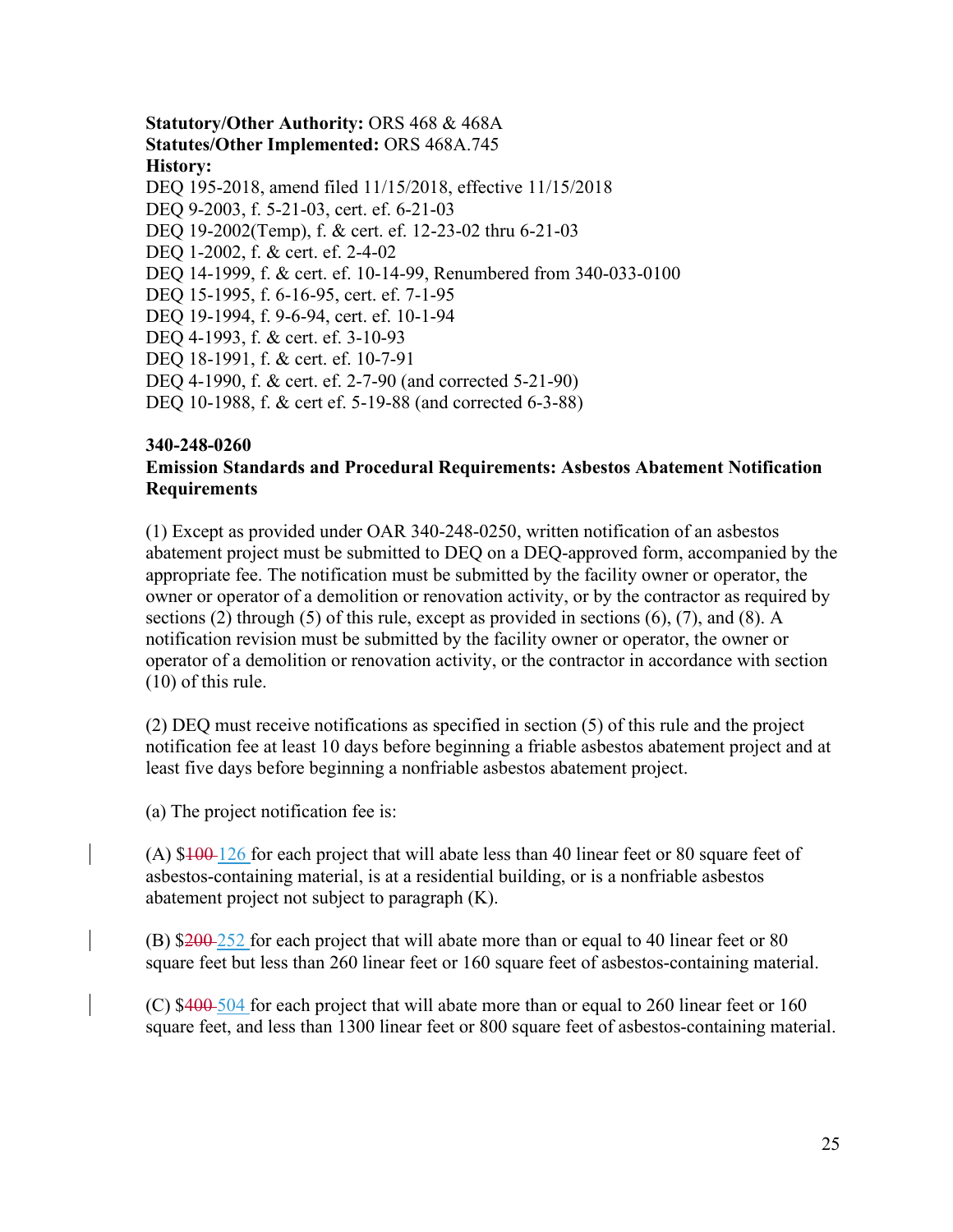(D) \$525 662 for each project that will abate more than or equal to 1300 linear feet or 800 square feet, and less than 2600 linear feet or 1600 square feet of asbestos-containing material.

(E) \$900 1,134 for each project that will abate more than or equal to 2600 linear feet or 1600 square feet, and less than 5000 linear feet or 3500 square feet of asbestos-containing material.

 $(F)$  \$1,0501,323 for each project that will abate more than or equal to 5000 linear feet or 3500 square feet, and less than 10,000 linear feet or 6000 square feet of asbestos-containing material.

(G)  $\frac{17002142}{2}$  for each project that will abate more than or equal to 10,000 linear feet or 6000 square feet, and less than 26,000 linear feet or 16,000 square feet of asbestoscontaining material.

(H) \$2,8003,528 for each project that will abate more than or equal to 26,000 linear feet or 16,000 square feet, and less than 260,000 linear feet or 160,000 square feet of asbestoscontaining material.

(I) \$3,5004,410 for each project that will abate more than 260,000 linear feet or 160,000 square feet of asbestos-containing material.

(J) \$750 945 for annual notifications for friable asbestos abatement projects that will abate 40 linear feet or 80 square feet or less of asbestos-containing material.

(K) \$500 630 for annual notifications for nonfriable asbestos abatement projects performed at schools, colleges, and facilities.

(b) Project notification fees must accompany the project notification form. Notification has not occurred until DEQ receives the completed notification form and appropriate fee.

(c) DEQ may waive the 10-day and the five-day notification requirement in section (2) of this rule in emergencies that directly affect human life, health, and property. This includes:

(A) Emergencies where there is an imminent threat of loss of life or severe injury;

(B) Emergencies where the public is potentially exposed to air-borne asbestos fibers; and

(C) Emergencies where significant property damage will occur if repairs are not made immediately.

(d) DEQ may waive the 10-day and the five-day notification requirement in section (2) of this rule for asbestos abatement projects that were not planned, resulted from unexpected events, and will cause damage to equipment or impose unreasonable financial burden if not performed immediately. This includes the non-routine failure of equipment.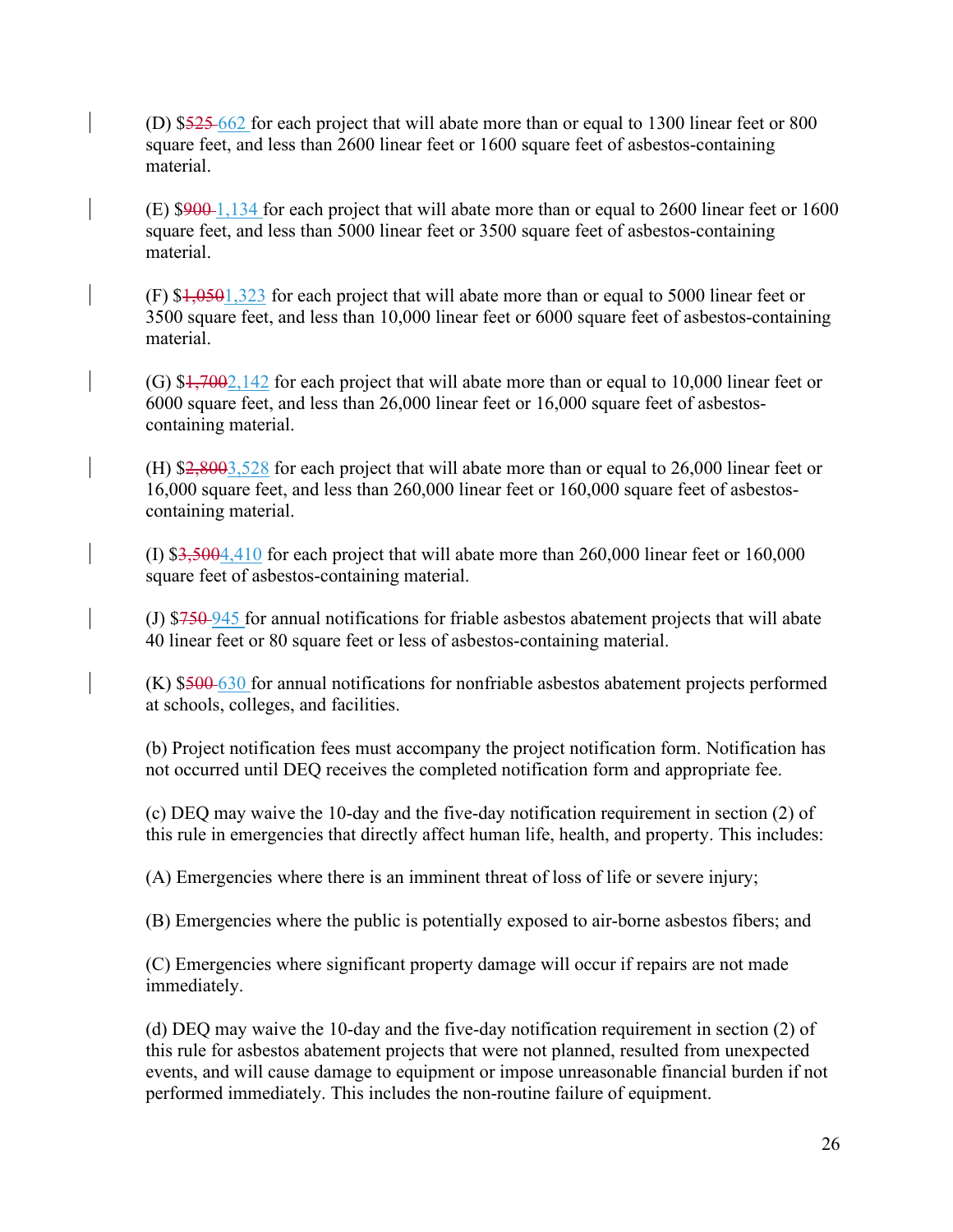(e) In either subsection (c) or (d) of this section persons responsible for such asbestos abatement projects must submit an emergency or unexpected event abatement request to DEQ before starting work or by 9:00 am of the next working day if the work was performed on a weekend, evening, or holiday. The request must include a copy of the completed and appropriate notification form. Notification as specified in section (5) of this rule and the appropriate fee must be submitted to DEQ within three days of starting emergency or unexpected event asbestos abatement projects.

(f) The duration of an asbestos abatement notification may not exceed one year beyond the original starting date. The project starting and completion date provided in a notification for an asbestos abatement project must be commensurate with the amount of asbestoscontaining material involved. If a project exceeds one year in duration, a new notification must be provided as described in this rule, including payment of a new notification fee.

(3) The facility owner or operator, the owner or operator of a demolition or renovation activity, or the contractor may submit annual notification for friable asbestos abatement projects where no more than 40 linear or 80 square feet of asbestos-containing material is removed at each project. Friable asbestos abatement projects subject to an annual notification may be conducted at multiple facilities by a single licensed asbestos contractor, or at a facility that has a centrally controlled asbestos operation and maintenance program where the facility owner uses appropriately trained and certified personnel to remove asbestos. The contractor owner or operator must submit the notification as follows:

(a) Establish eligibility for use of this notification procedure with DEQ prior to use.

(b) The notification must contain the information specified in subsections (5)(a) through (5)(i) of this rule to the extent possible.

(c) Provide to DEQ on a DEQ form a summary report of all asbestos abatement projects conducted in the previous three months by the 15th day of the month following the end of the calendar quarter. The summary report must include the information specified in subsections  $(5)(i)$  through  $(5)(l)$  of this rule for each project.

(d) Provide to DEQ, upon request, a list of asbestos abatement projects that are scheduled or are being conducted at the time of the request.

(e) Submit project notification and fee prior to use of this notification procedure.

(f) Failure to provide payment for use of this notification procedure will void the notification and each subsequent abatement project will be individually assessed a project notification fee.

(4) Annual nonfriable asbestos abatement projects may only be performed at schools, colleges, and facilities where certified asbestos abatement workers perform the removal work. Submit the notification as follows: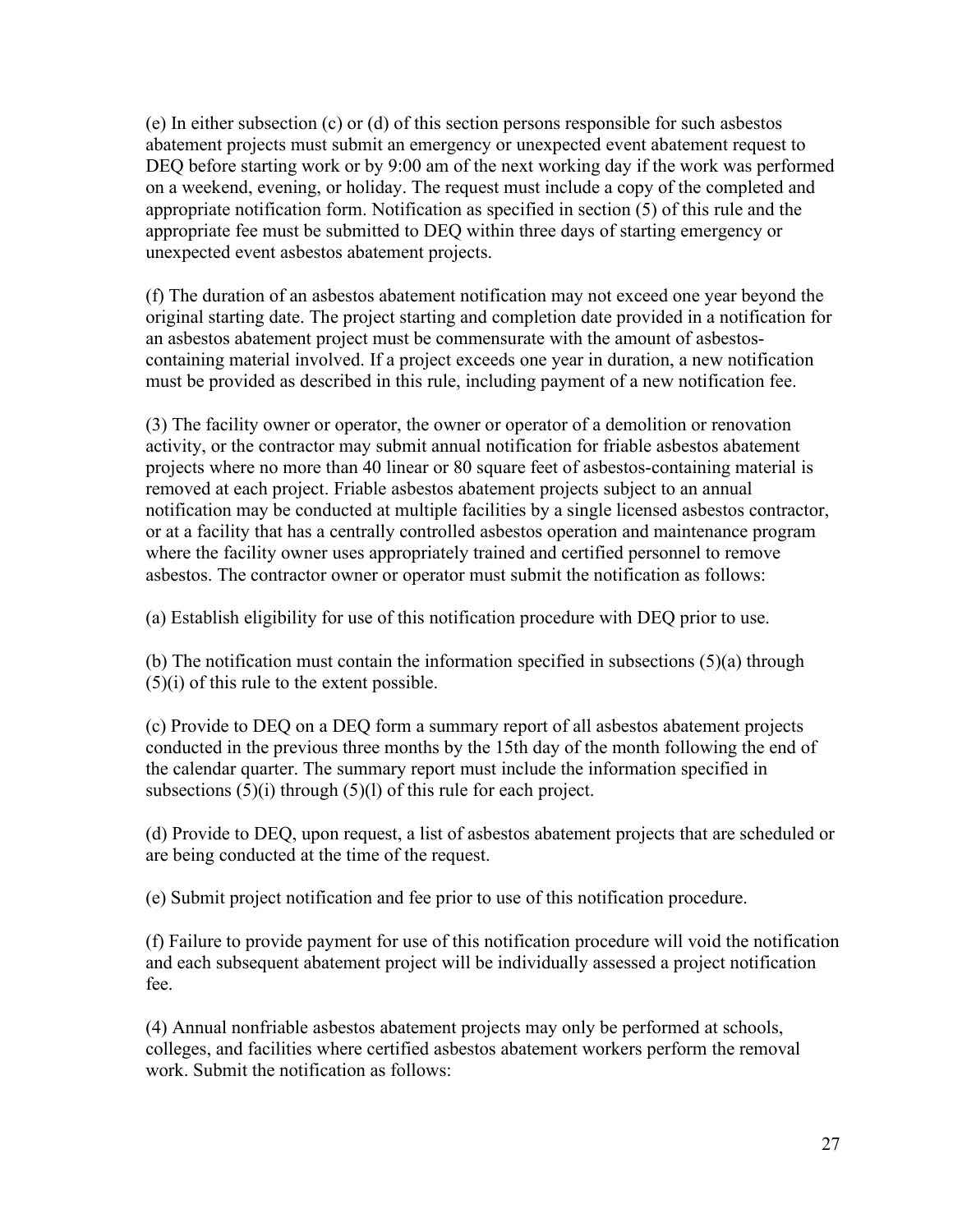(a) Establish eligibility for use of this notification procedure with DEQ prior to use.

(b) The notification must contain the information specified in subsections (5)(a) through (5)(i) of this rule to the extent possible.

(c) Provide to DEQ on a DEQ form, a summary report of all nonfriable asbestos abatement projects conducted in the previous three months by the 15th day of the month following the end of the calendar quarter. The summary report must include the information specified in subsections  $(5)(i)$  through  $(5)(l)$  of this rule for each project.

(d) Submit project notification and fee before using this notification procedure.

(e) Failure to provide payment for use of this notification procedure will void the notification and DEQ will individually asses each subsequent nonfriable abatement project a project notification fee.

(f) Provide to DEQ, upon request, a list of nonfriable asbestos abatement projects that are scheduled or are being conducted at the time of the request.

(5) The following information must be provided for each notification:

(a) Name, phone number, and address of person conducting asbestos abatement project.

(b) The Oregon asbestos abatement contractor's license number and certification number of the supervisor for the asbestos abatement project or, for nonfriable asbestos abatement projects, the name of the supervising person that meets Oregon OSHA's competent person qualifications as required in 29 C.F.R. 1926.1101(b) , adopted by reference under OAR 437- 003-0001(25).

(c) Method of asbestos abatement to be employed.

(d) Procedures to be employed to insure compliance with OAR 340-248-0270 through 340- 248-0280.

(e) Names, addresses, and phone numbers of waste transporters.

(f) Name and address or location of the permitted disposal site where the asbestoscontaining waste material will be deposited.

(g) Description of asbestos disposal procedure.

(h) Description of building, structure, facility, installation, vehicle, equipment, or vessel to be demolished or renovated, including:

(A) The construction or manufacture date, and the present and prior use of the facility; and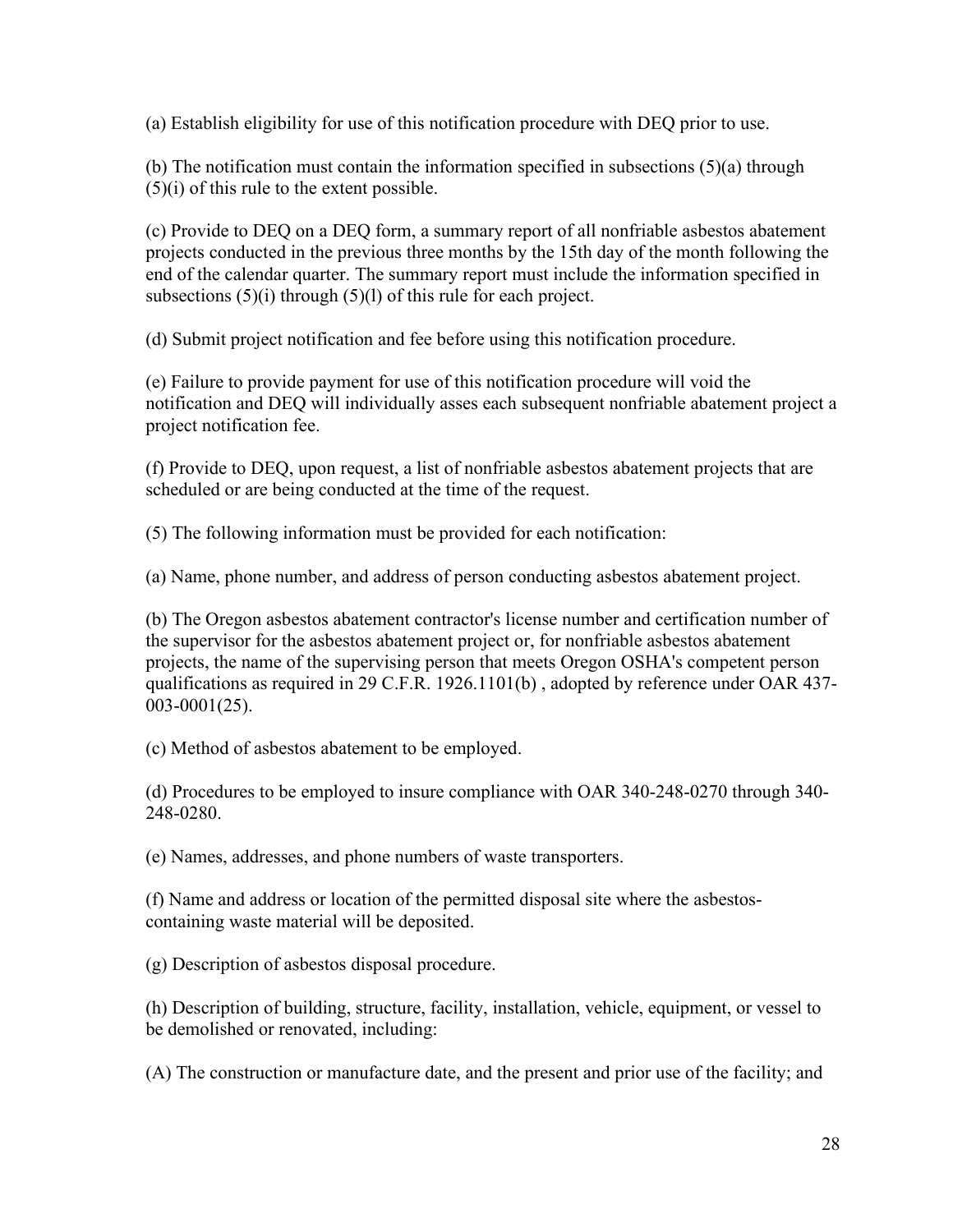(B) Address or location where the asbestos abatement project is to be accomplished, including building, floor, and room numbers.

(i) Full name, address, and phone number of the owner or operator of a demolition or renovation activity.

(j) Starting and completion dates of asbestos abatement work.

(k) Description of the asbestos-containing material, type of asbestos, percent asbestos, and location of the asbestos-containing material.

(l) Amount of asbestos-containing material to be abated: linear feet or square feet.

(m) For facilities described in OAR 340-248-0270(8)(f) provide the name, title and authority of the State or local government official who ordered the demolition, date the order was issued, and the date demolition is to begin.

(n) Other information requested on the DEQ form.

(6) The project notification fees specified in this section will be increased by 50% when an asbestos abatement project is commenced without filing a project notification, submittal of a notification fee, or when notification is provided less than 10 days or five days prior to commencement of work, as applicable, under subsections (2)(c) and (d) of this rule.

(7) DEQ may waive part or all of a notification fee, on a case-by-case basis, based upon financial hardship. Requests for waiver of fees must be made in writing to DEQ. Applicants for waivers must describe the reason for the request and certify financial hardship.

(8) Subject to OAR 340-200-0010(3), a regional authority may adopt project notification fees for asbestos abatement projects in different amounts than are set forth in this rule. The regional authority will base the fees on its costs in carrying out the delegated asbestos program. The regional authority may collect, retain, and expend such project notification fees for asbestos abatement projects within its jurisdiction.

(9) Notification fee refunds. DEQ will consider a refunding a notification fee only as this section provides. A request for a refund of fees must be made in writing to DEQ, and must be submitted prior to the project's original start date. DEQ will not consider a refund request that does not include all required information described in this section. If DEQ receives a complete request for refund under this section, then DEQ may refund the notification fee the requestor paid if it determines that a refund is warranted based on the reason the refund is requested. Requests for refunds must include the following written information and documentation:

(a) A description of the reason that a refund is requested;

(b) A copy of the original notification and the most recent revision;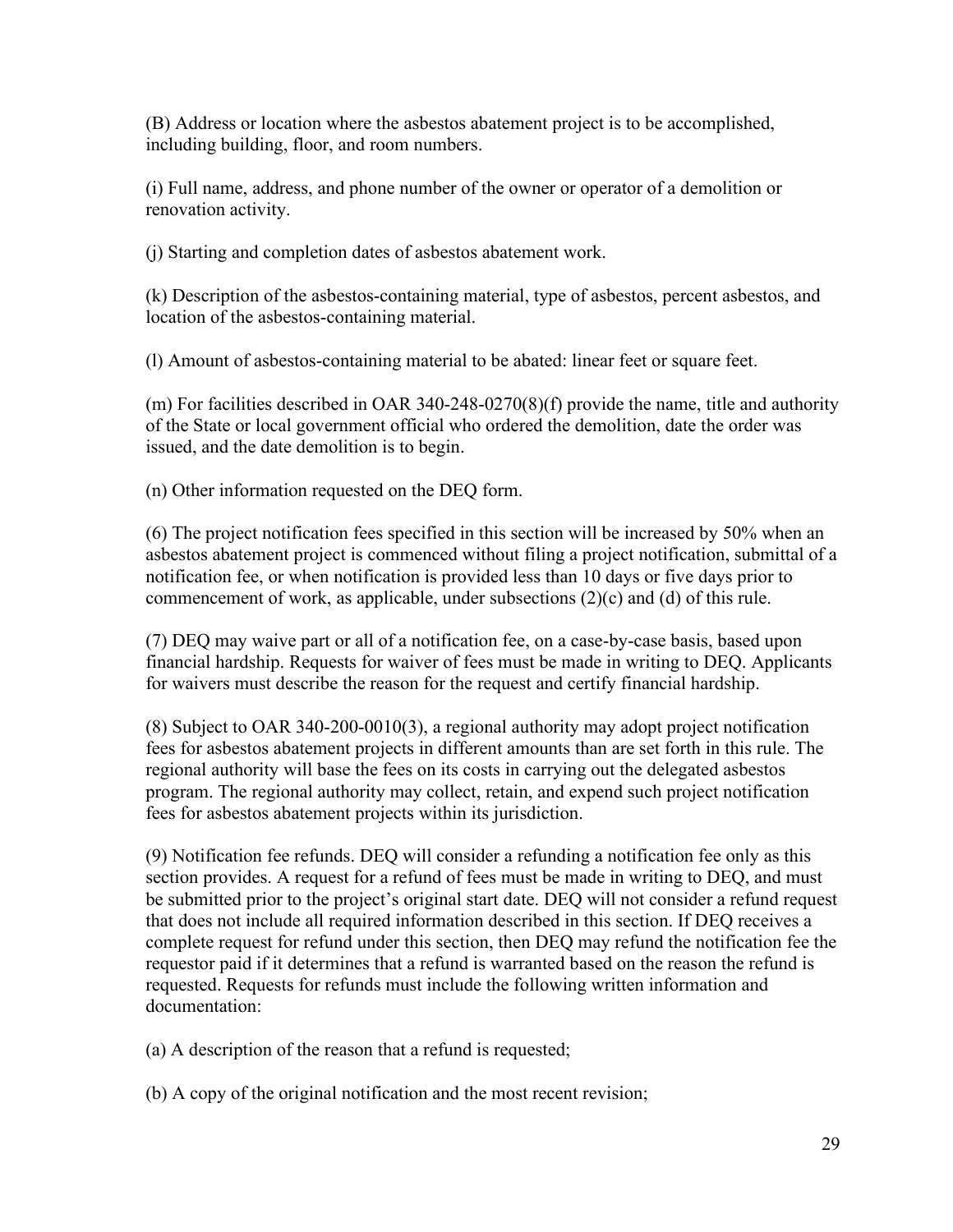(c) Proof that the requester was awarded the contract for the project prior to submitting the notification to DEQ;

(d) Verification of payment to DEQ; and

(e) Proof that asbestos-containing material or asbestos-containing waste material was present at the project site, such as laboratory results, or when material was assumed to be asbestos-containing and treated as such in order to avoid survey and laboratory costs, a depiction of the material.

(10) DEQ must receive notification revisions before changes are made to the start date or completion date of the project or immediately upon discovery that other changes to the project notification form are necessary. A notification of a revision under this section must indicate that it is a revised notification.

**Statutory/Other Authority:** ORS 468 & 468A **Statutes/Other Implemented:** ORS 468.020 & 468A.025 **History:** DEQ 195-2018, amend filed 11/15/2018, effective 11/15/2018 DEQ 9-2007, f. 11-21-07, cert. ef. 11-30-07 DEQ 9-2003, f. 5-21-03, cert. ef. 6-21-03 DEQ 19-2002(Temp), f. & cert. ef. 12-23-02 thru 6-21-03 DEQ 1-2002, f. & cert. ef. 2-4-02 DEQ 14-1999, f. & cert. ef. 10-14-99, Renumbered from 340-032-5630 DEQ 26-1995, f. & cert. ef. 12-6-95 DEQ 15-1995, f. & cert. ef. 6-16-95 DEQ 19-1994, f. 9-6-94, cert. ef. 10-1-94 DEQ 18-1993, f. & cert. ef. 11-4-93, Renumbered from 340-025-0467 DEQ 4-1993, f. & cert. ef. 3-10-93 DEQ 18-1991, f. & cert. ef. 10-7-91, Renumbered from 340-025-0465(5)(a) - (d) DEQ 8-1990, f. 3-13-90, cert. ef. 4-23-90 DEQ 4-1990, f. & cert. ef. 2-7-90 DEQ 9-1988, f. 5-19-88, cert. ef. 6-1-88 DEQ 22-1982, f. & cert. ef. 10-21-82 DEQ 96, f. 9-2-75, cert. ef. 9-25-75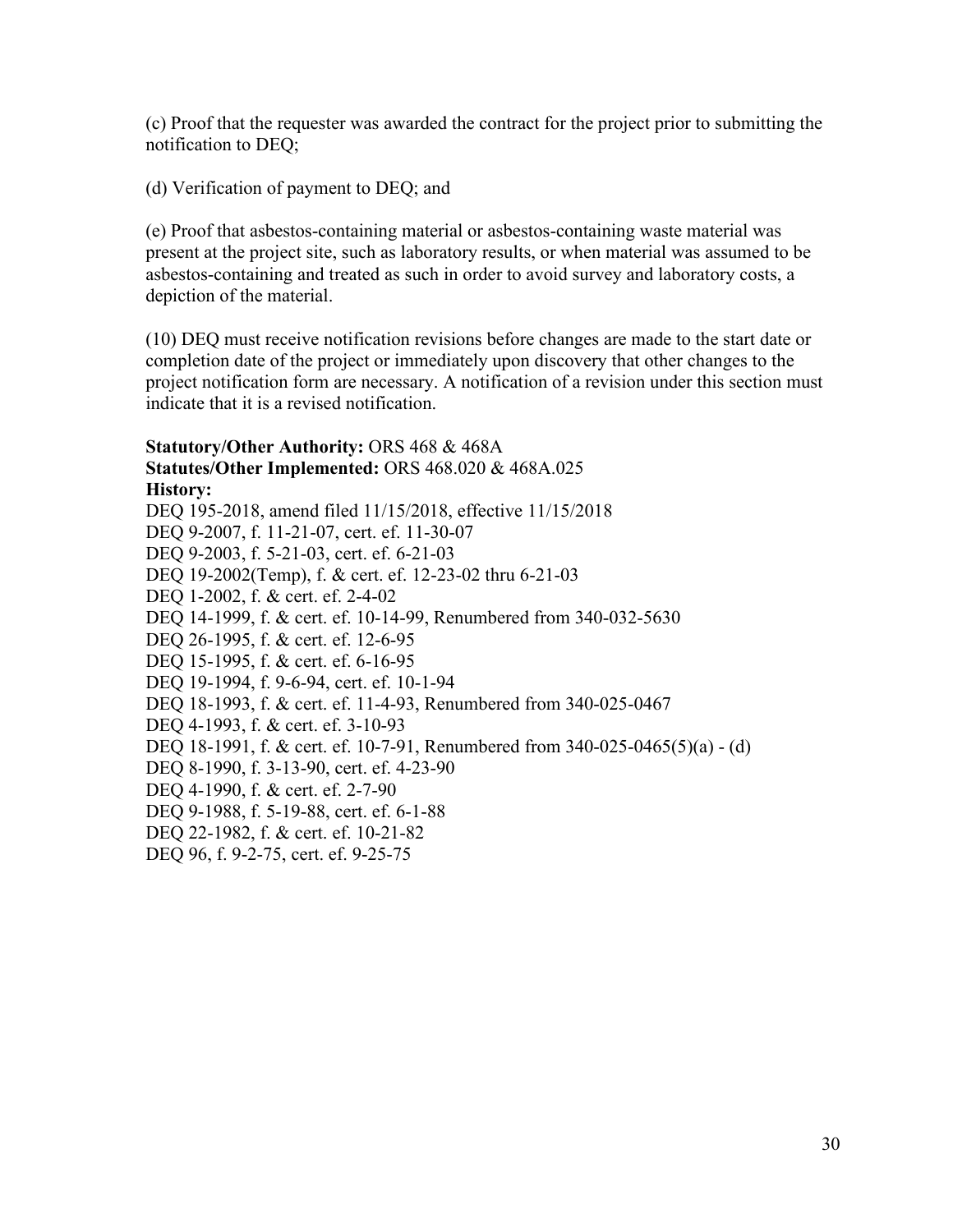<span id="page-32-0"></span>

#### **Division 248 ASBESTOS REQUIREMENTS**

#### **340-248-0180 Licensing and Certification Requirements: Fees**

(1) DEQ may assess the following fees to provide revenues to operate the asbestos control program.

(a) Contractor Licenses: A non-refundable license application fee of \$1000 for a one-year Asbestos Abatement Contractor license;

(b) Worker and Supervisor Certifications: A non-refundable application fee of \$65 for a oneyear certification as an asbestos supervisor and \$45 for a one-year certification as an asbestos worker;

(c) Training Provider Accreditation: A non-refundable accreditation application fee of:

(A) \$394 for a one-year accreditation to provide a course for training asbestos supervisors;

(B) \$394 for a one-year accreditation to provide a course for training asbestos workers; and

(C) \$394 each for a one-year accreditation to provide a course for refresher training for Oregon asbestos certification.

(d) Asbestos Abatement Project Notification fee required under OAR 340-248-0260.

(2) Requests for waiver of fees must be made in writing to the Director, on a case-by-case basis, and be based upon financial hardship. Applicants for waivers must describe the reason for the request and certify financial hardship. The Director may waive part or all of a fee.

**Statutory/Other Authority:** ORS 468 & 468A **Statutes/Other Implemented:** ORS 468A.745 **History:** [DEQ 195-2018, amend filed 11/15/2018, effective 11/15/2018](https://secure.sos.state.or.us/oard/viewReceiptTRIM.action?ptId=6846113) DEQ 9-2003, f. 5-21-03, cert. ef. 6-21-03 DEQ 19-2002(Temp), f. & cert. ef. 12-23-02 thru 6-21-03 DEQ 1-2002, f. & cert. ef. 2-4-02 DEQ 14-1999, f. & cert. ef. 10-14-99, Renumbered from 340-033-0100 DEQ 15-1995, f. 6-16-95, cert. ef. 7-1-95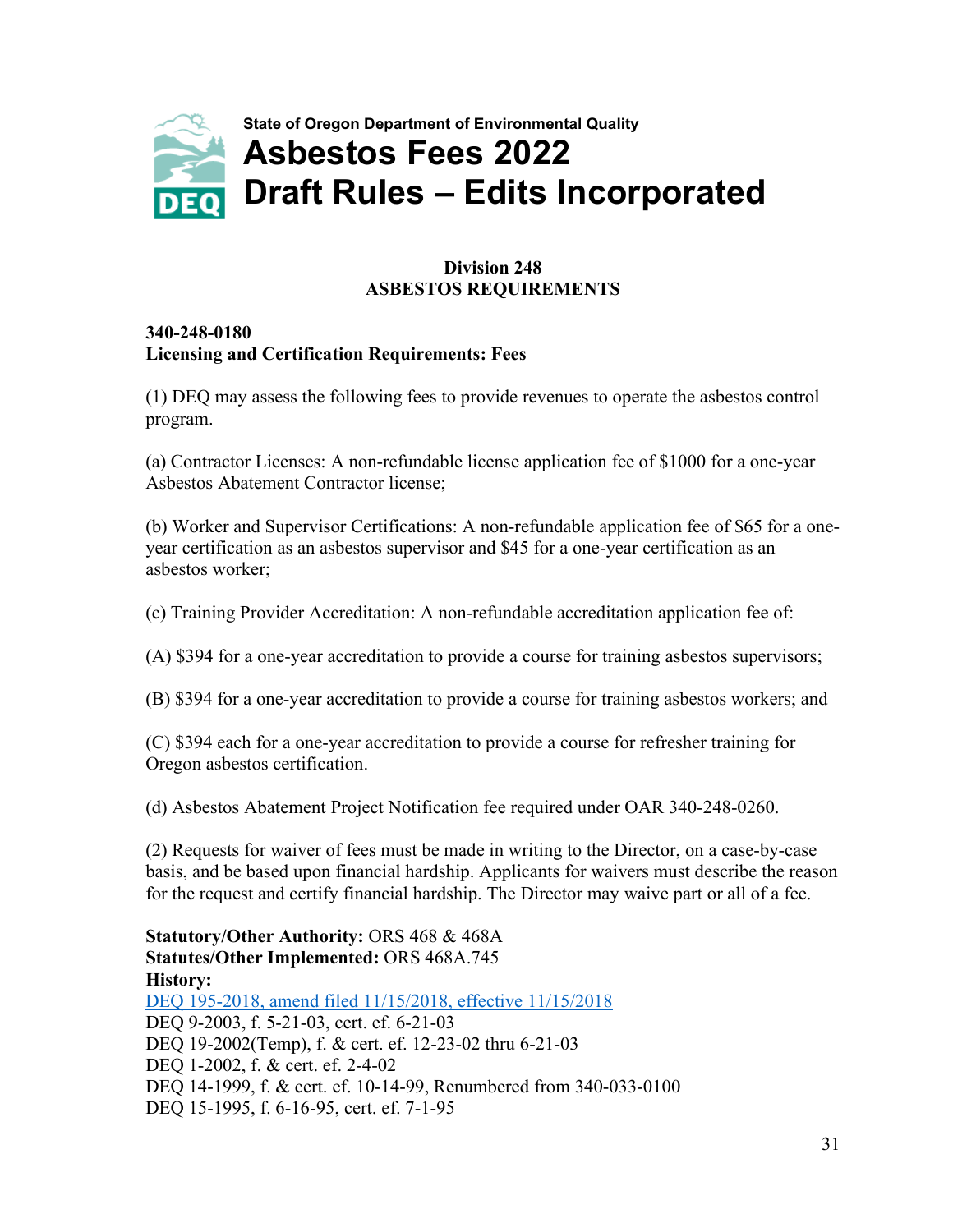DEQ 19-1994, f. 9-6-94, cert. ef. 10-1-94 DEQ 4-1993, f. & cert. ef. 3-10-93 DEQ 18-1991, f. & cert. ef. 10-7-91 DEQ 4-1990, f. & cert. ef. 2-7-90 (and corrected 5-21-90) DEQ 10-1988, f. & cert ef. 5-19-88 (and corrected 6-3-88)

#### **340-248-0260 Emission Standards and Procedural Requirements: Asbestos Abatement Notification Requirements**

(1) Except as provided under OAR 340-248-0250, written notification of an asbestos abatement project must be submitted to DEQ on a DEQ-approved form, accompanied by the appropriate fee. The notification must be submitted by the facility owner or operator, the owner or operator of a demolition or renovation activity, or by the contractor as required by sections (2) through (5) of this rule, except as provided in sections (6), (7), and (8). A notification revision must be submitted by the facility owner or operator, the owner or operator of a demolition or renovation activity, or the contractor in accordance with section (10) of this rule.

(2) DEQ must receive notifications as specified in section (5) of this rule and the project notification fee at least 10 days before beginning a friable asbestos abatement project and at least five days before beginning a nonfriable asbestos abatement project.

(a) The project notification fee is:

(A) \$126 for each project that will abate less than 40 linear feet or 80 square feet of asbestos-containing material, is at a residential building, or is a nonfriable asbestos abatement project not subject to paragraph (K).

(B) \$252 for each project that will abate more than or equal to 40 linear feet or 80 square feet but less than 260 linear feet or 160 square feet of asbestos-containing material.

(C) \$504 for each project that will abate more than or equal to 260 linear feet or 160 square feet, and less than 1300 linear feet or 800 square feet of asbestos-containing material.

(D) \$662 for each project that will abate more than or equal to 1300 linear feet or 800 square feet, and less than 2600 linear feet or 1600 square feet of asbestos-containing material.

(E) \$1,134 for each project that will abate more than or equal to 2600 linear feet or 1600 square feet, and less than 5000 linear feet or 3500 square feet of asbestos-containing material.

(F) \$1,323 for each project that will abate more than or equal to 5000 linear feet or 3500 square feet, and less than 10,000 linear feet or 6000 square feet of asbestos-containing material.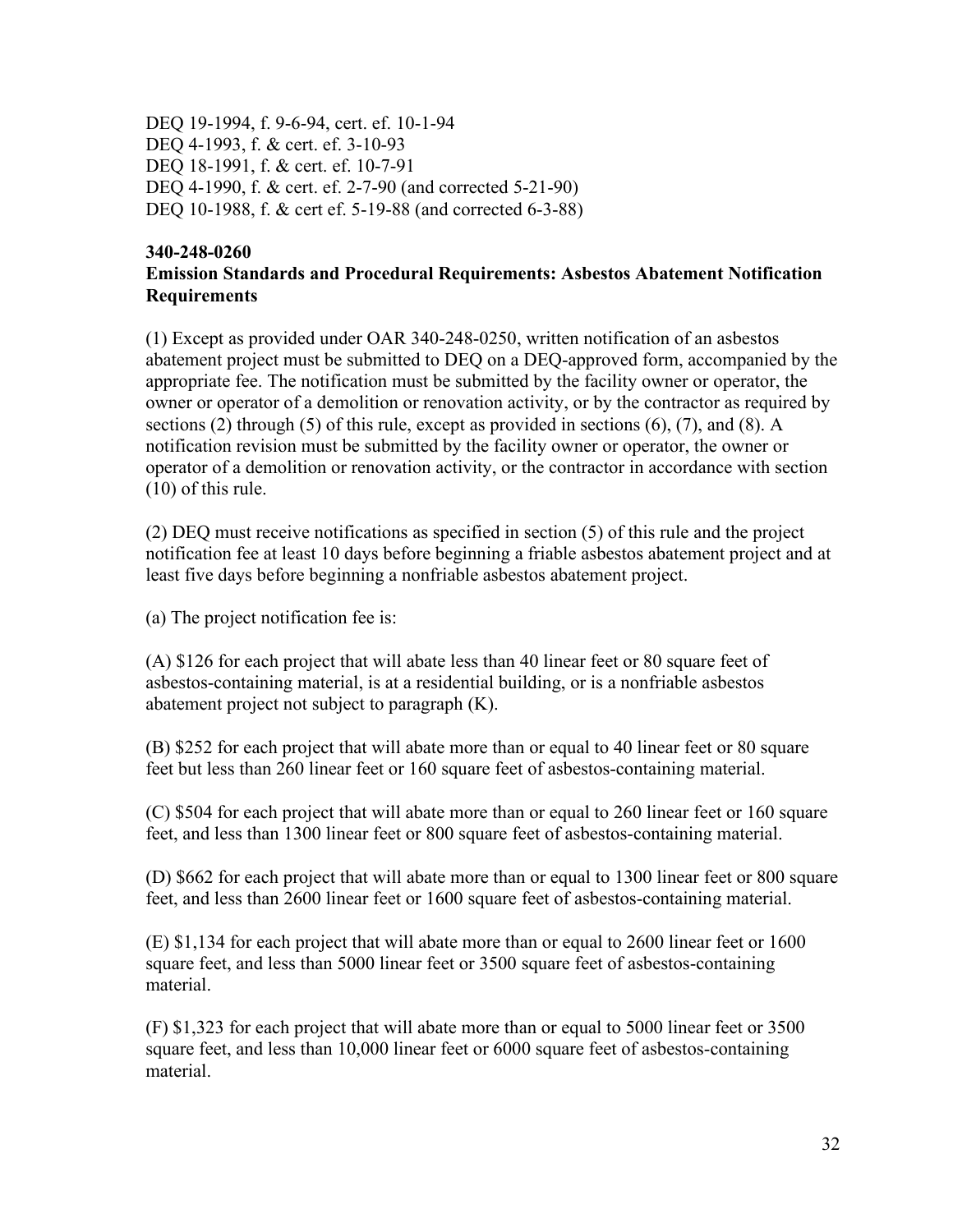(G) \$2,142 for each project that will abate more than or equal to 10,000 linear feet or 6000 square feet, and less than 26,000 linear feet or 16,000 square feet of asbestos-containing material.

(H) \$3,528 for each project that will abate more than or equal to 26,000 linear feet or 16,000 square feet, and less than 260,000 linear feet or 160,000 square feet of asbestos-containing material.

(I) \$4,410 for each project that will abate more than 260,000 linear feet or 160,000 square feet of asbestos-containing material.

(J) \$945 for annual notifications for friable asbestos abatement projects that will abate 40 linear feet or 80 square feet or less of asbestos-containing material.

(K) \$630 for annual notifications for nonfriable asbestos abatement projects performed at schools, colleges, and facilities.

(b) Project notification fees must accompany the project notification form. Notification has not occurred until DEQ receives the completed notification form and appropriate fee.

(c) DEQ may waive the 10-day and the five-day notification requirement in section (2) of this rule in emergencies that directly affect human life, health, and property. This includes:

(A) Emergencies where there is an imminent threat of loss of life or severe injury;

(B) Emergencies where the public is potentially exposed to air-borne asbestos fibers; and

(C) Emergencies where significant property damage will occur if repairs are not made immediately.

(d) DEQ may waive the 10-day and the five-day notification requirement in section (2) of this rule for asbestos abatement projects that were not planned, resulted from unexpected events, and will cause damage to equipment or impose unreasonable financial burden if not performed immediately. This includes the non-routine failure of equipment.

(e) In either subsection (c) or (d) of this section persons responsible for such asbestos abatement projects must submit an emergency or unexpected event abatement request to DEQ before starting work or by 9:00 am of the next working day if the work was performed on a weekend, evening, or holiday. The request must include a copy of the completed and appropriate notification form. Notification as specified in section (5) of this rule and the appropriate fee must be submitted to DEQ within three days of starting emergency or unexpected event asbestos abatement projects.

(f) The duration of an asbestos abatement notification may not exceed one year beyond the original starting date. The project starting and completion date provided in a notification for an asbestos abatement project must be commensurate with the amount of asbestos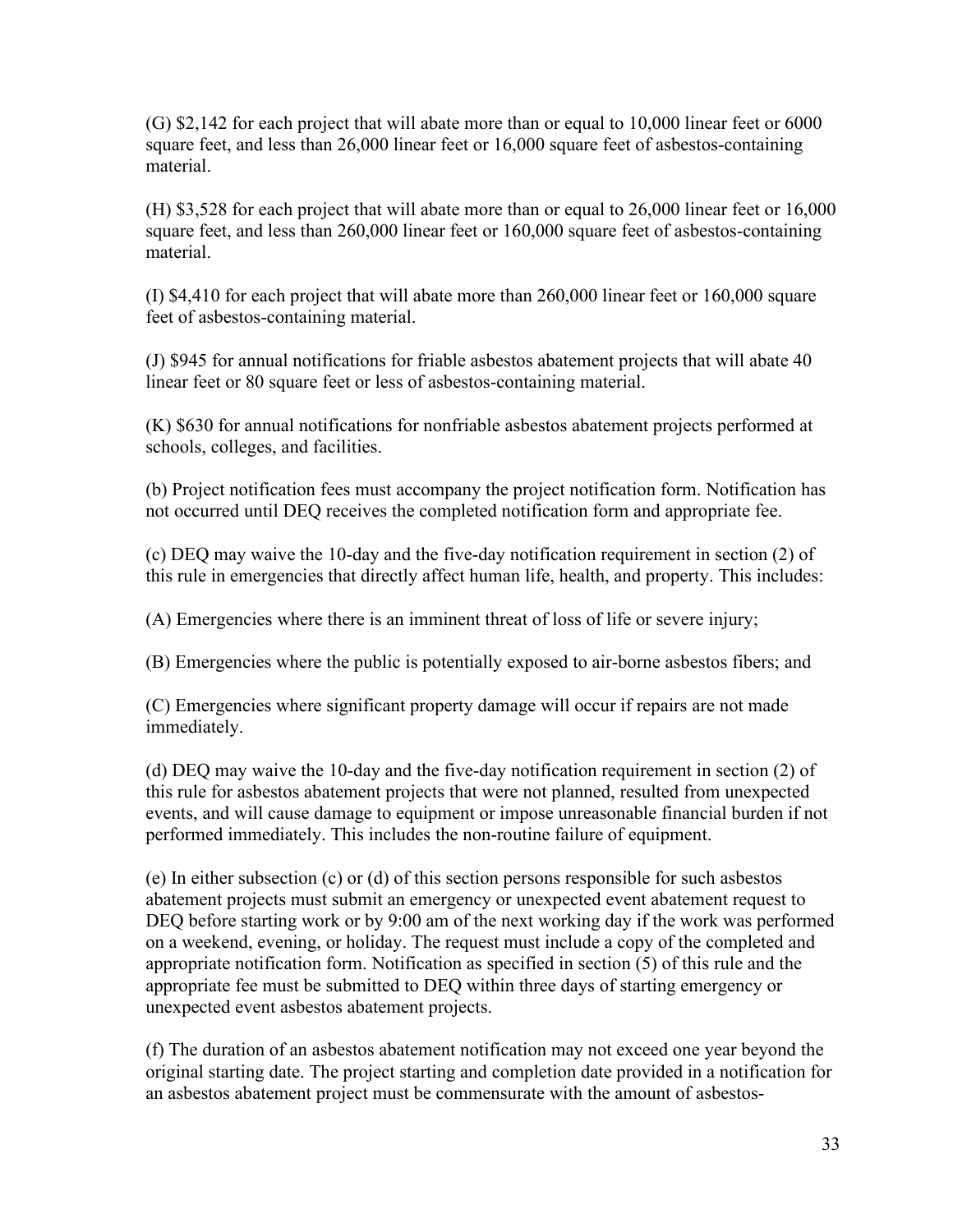containing material involved. If a project exceeds one year in duration, a new notification must be provided as described in this rule, including payment of a new notification fee.

(3) The facility owner or operator, the owner or operator of a demolition or renovation activity, or the contractor may submit annual notification for friable asbestos abatement projects where no more than 40 linear or 80 square feet of asbestos-containing material is removed at each project. Friable asbestos abatement projects subject to an annual notification may be conducted at multiple facilities by a single licensed asbestos contractor, or at a facility that has a centrally controlled asbestos operation and maintenance program where the facility owner uses appropriately trained and certified personnel to remove asbestos. The contractor owner or operator must submit the notification as follows:

(a) Establish eligibility for use of this notification procedure with DEQ prior to use.

(b) The notification must contain the information specified in subsections (5)(a) through (5)(i) of this rule to the extent possible.

(c) Provide to DEQ on a DEQ form a summary report of all asbestos abatement projects conducted in the previous three months by the 15th day of the month following the end of the calendar quarter. The summary report must include the information specified in subsections  $(5)(i)$  through  $(5)(l)$  of this rule for each project.

(d) Provide to DEQ, upon request, a list of asbestos abatement projects that are scheduled or are being conducted at the time of the request.

(e) Submit project notification and fee prior to use of this notification procedure.

(f) Failure to provide payment for use of this notification procedure will void the notification and each subsequent abatement project will be individually assessed a project notification fee.

(4) Annual nonfriable asbestos abatement projects may only be performed at schools, colleges, and facilities where certified asbestos abatement workers perform the removal work. Submit the notification as follows:

(a) Establish eligibility for use of this notification procedure with DEQ prior to use.

(b) The notification must contain the information specified in subsections (5)(a) through (5)(i) of this rule to the extent possible.

(c) Provide to DEQ on a DEQ form, a summary report of all nonfriable asbestos abatement projects conducted in the previous three months by the 15th day of the month following the end of the calendar quarter. The summary report must include the information specified in subsections  $(5)(i)$  through  $(5)(l)$  of this rule for each project.

(d) Submit project notification and fee before using this notification procedure.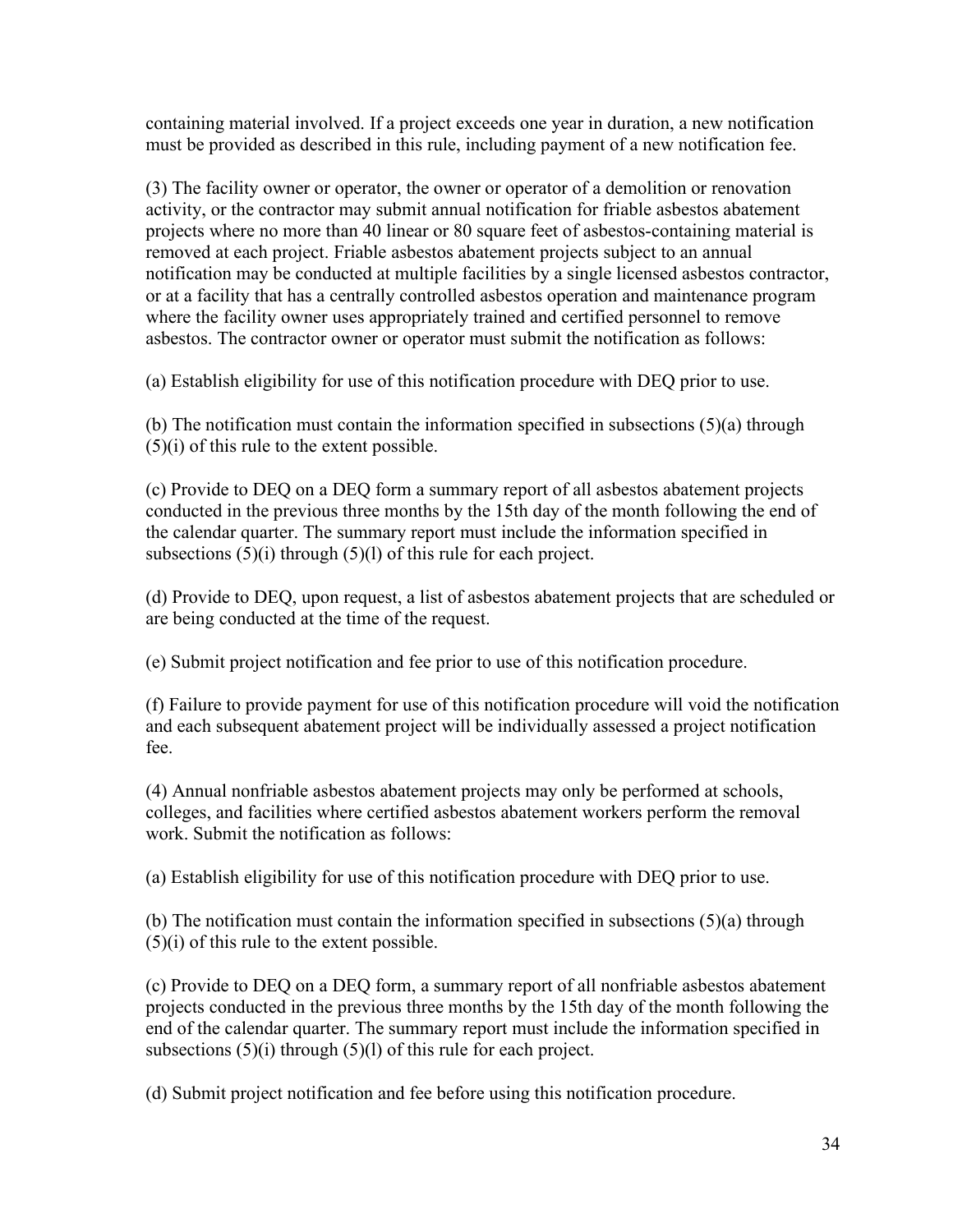(e) Failure to provide payment for use of this notification procedure will void the notification and DEQ will individually asses each subsequent nonfriable abatement project a project notification fee.

(f) Provide to DEQ, upon request, a list of nonfriable asbestos abatement projects that are scheduled or are being conducted at the time of the request.

(5) The following information must be provided for each notification:

(a) Name, phone number, and address of person conducting asbestos abatement project.

(b) The Oregon asbestos abatement contractor's license number and certification number of the supervisor for the asbestos abatement project or, for nonfriable asbestos abatement projects, the name of the supervising person that meets Oregon OSHA's competent person qualifications as required in 29 C.F.R. 1926.1101(b) , adopted by reference under OAR 437- 003-0001(25).

(c) Method of asbestos abatement to be employed.

(d) Procedures to be employed to insure compliance with OAR 340-248-0270 through 340- 248-0280.

(e) Names, addresses, and phone numbers of waste transporters.

(f) Name and address or location of the permitted disposal site where the asbestoscontaining waste material will be deposited.

(g) Description of asbestos disposal procedure.

(h) Description of building, structure, facility, installation, vehicle, equipment, or vessel to be demolished or renovated, including:

(A) The construction or manufacture date, and the present and prior use of the facility; and

(B) Address or location where the asbestos abatement project is to be accomplished, including building, floor, and room numbers.

(i) Full name, address, and phone number of the owner or operator of a demolition or renovation activity.

(j) Starting and completion dates of asbestos abatement work.

(k) Description of the asbestos-containing material, type of asbestos, percent asbestos, and location of the asbestos-containing material.

(l) Amount of asbestos-containing material to be abated: linear feet or square feet.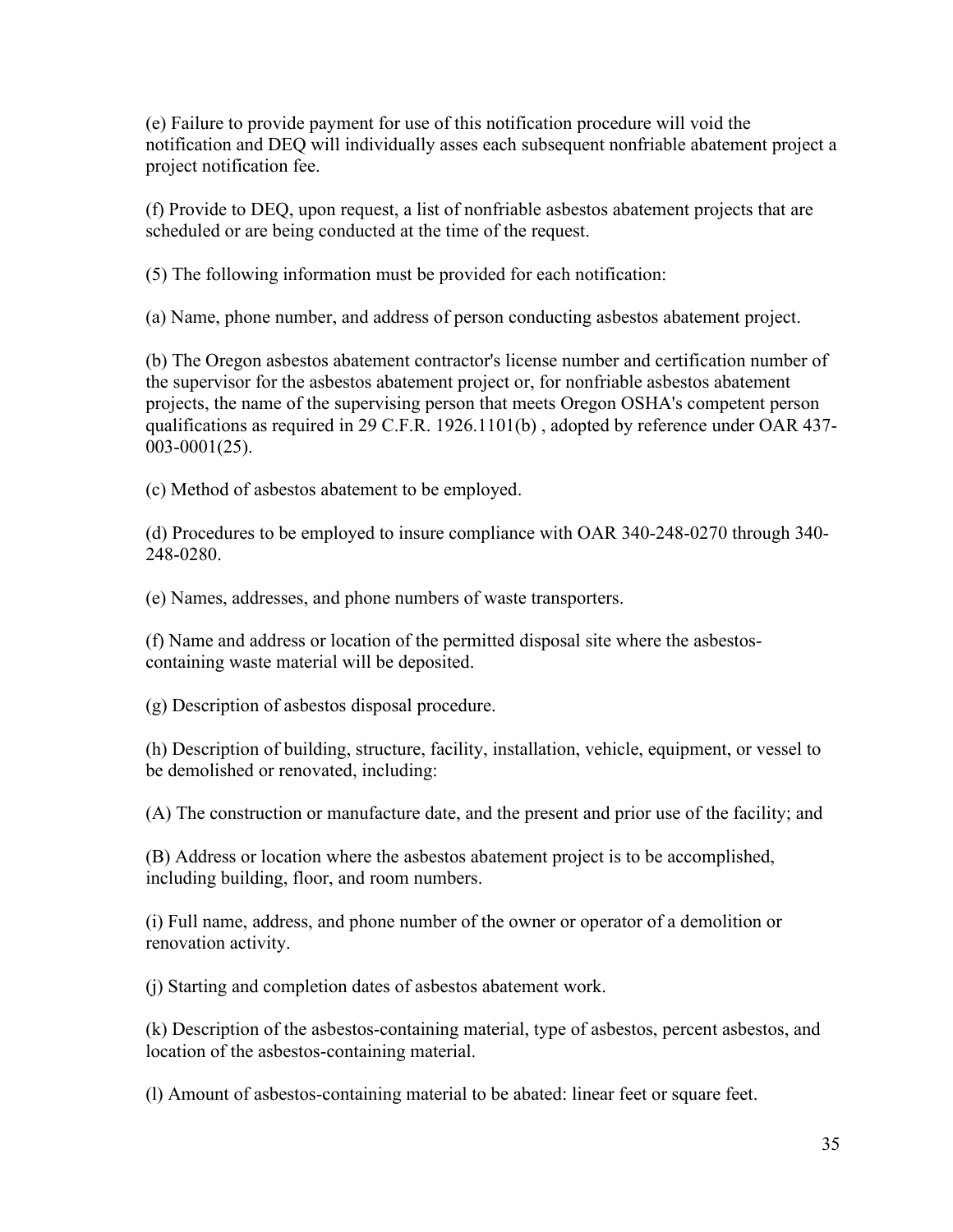(m) For facilities described in OAR 340-248-0270(8)(f) provide the name, title and authority of the State or local government official who ordered the demolition, date the order was issued, and the date demolition is to begin.

(n) Other information requested on the DEQ form.

(6) The project notification fees specified in this section will be increased by 50% when an asbestos abatement project is commenced without filing a project notification, submittal of a notification fee, or when notification is provided less than 10 days or five days prior to commencement of work, as applicable, under subsections (2)(c) and (d) of this rule.

(7) DEQ may waive part or all of a notification fee, on a case-by-case basis, based upon financial hardship. Requests for waiver of fees must be made in writing to DEQ. Applicants for waivers must describe the reason for the request and certify financial hardship.

(8) Subject to OAR 340-200-0010(3), a regional authority may adopt project notification fees for asbestos abatement projects in different amounts than are set forth in this rule. The regional authority will base the fees on its costs in carrying out the delegated asbestos program. The regional authority may collect, retain, and expend such project notification fees for asbestos abatement projects within its jurisdiction.

(9) Notification fee refunds. DEQ will consider a refunding a notification fee only as this section provides. A request for a refund of fees must be made in writing to DEQ, and must be submitted prior to the project's original start date. DEQ will not consider a refund request that does not include all required information described in this section. If DEQ receives a complete request for refund under this section, then DEQ may refund the notification fee the requestor paid if it determines that a refund is warranted based on the reason the refund is requested. Requests for refunds must include the following written information and documentation:

(a) A description of the reason that a refund is requested;

(b) A copy of the original notification and the most recent revision;

(c) Proof that the requester was awarded the contract for the project prior to submitting the notification to DEQ;

(d) Verification of payment to DEQ; and

(e) Proof that asbestos-containing material or asbestos-containing waste material was present at the project site, such as laboratory results, or when material was assumed to be asbestos-containing and treated as such in order to avoid survey and laboratory costs, a depiction of the material.

(10) DEQ must receive notification revisions before changes are made to the start date or completion date of the project or immediately upon discovery that other changes to the